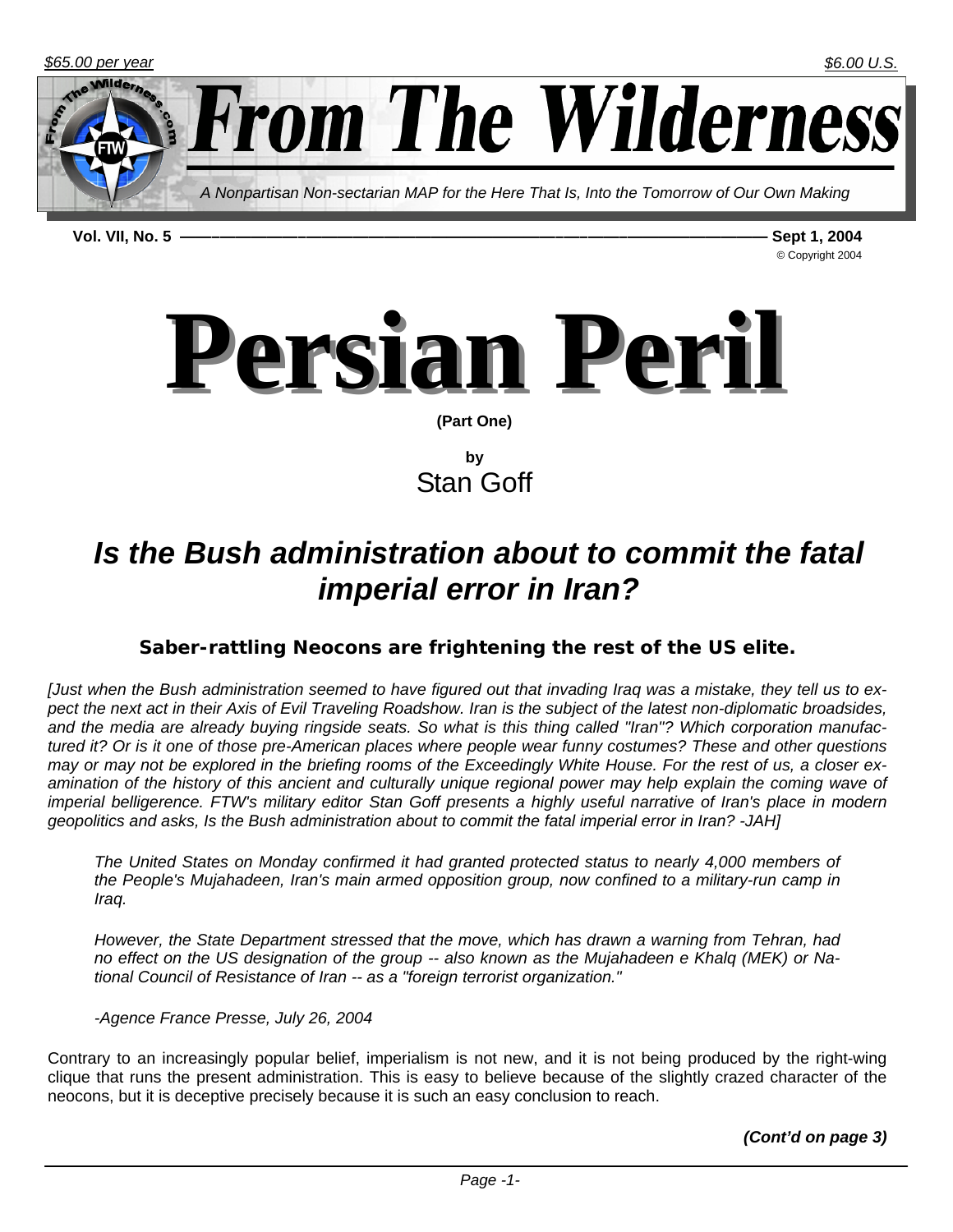## *From the Wilderness*

Michael C. Ruppert Publisher/Editor

| Assistant Managing EditorJamey Hecht, Ph.D. |  |
|---------------------------------------------|--|
| Contributing EditorPeter Dale Scott, Ph.D.  |  |
|                                             |  |
| Military /Veteran's Affairs EditorStan Goff |  |

*From The Wilderness* is published eleven times annually. Subscriptions are \$65 (US) for 11 issues.

> *From The Wilderness*  P.O Box 6061 – 350, Sherman Oaks, CA 91413 www.fromthewilderness.com editorial: editor@copvcia.com subscriptions and customer service: service@copvcia.com

(818) 788-8791 \* (818) 981-2847 fax

#### **TABLE OF CONTENTS**

| Winds of Change: Troubled Waters Ahead for the Neo- |  |
|-----------------------------------------------------|--|
|                                                     |  |
|                                                     |  |

© Copyright 2004 Michael C. Ruppert and *From The Wilderness Publications*, www.fromthewilderness.com. All rights reserved.

#### **REPRINT POLICY**

Any story, originally published in From The Wilderness more than thirty days old may be reprinted in its entirety, non-commercially, if, and only if, the author's name remains attached and the following statement appears.

"Reprinted with permission, Michael C. Ruppert and From The Wilderness Publications, www.copvcia.com, P.O Box 6061 – 350, Sherman Oaks, CA 91413, (818) 788-8791. FTW is published monthly; annual subscriptions are \$65 per year."

THIS WAIVER DOES NOT APPLY TO PUBLICATION OF NEW BOOKS.

For reprint permission for "for profit" publication, please contact FTW. For Terms and conditions on subscriptions and the From the Wilderness website, please see our website at: www.fromthewilderness.com or send a self-addressed stamped envelope with the request to the above address.

## **Winds of Change Winds of Change**

#### **Troubled Waters Ahead for the Neo-Cons by Wayne Madsen**

*The Bush-Cheney campaign is racing toward November. But it isn't only running toward the raw power it loves. It's running away from the punishment it fears. In this latebreaking story, FTW's Wayne Madsen maps out the lines of force in the current Plame and Chalabi scandals, showing them to be nodes of interpersonal influence and compromise that may soon crack the administration in half. The neocons' dark alliance with the right wing of Israeli politics has brought them enormous power. But it's unstable power, vulnerable to legal sanction and due process at the right pressure points. As Watergate proved decades ago, even a dying legal infrastructure can still throw a few jabs once in a while - if the CIA wants it to. --JAH]*

A*ugust 11, 2004 0800 PDT (FTW)* - **T**he winds that have favored the neo-cons and their political and financial masters since George W. Bush's ascension to power may now be turning against them at gale force strength. There is a reason why Richard Perle and his American Enterprise Institute (AEI) friends, including "Second Lady" Lynne Cheney and former Reagan National Security Council staffer Michael Ledeen, were uncomfortable when Iraq con man and Iraqi Governing Council member Ahmed Chalabi's offices in Baghdad were raided this past May by Iraqi police, FBI and CIA officers. The Baghdad money trail may soon lead to Washington, DC. The sinewy links between the neo-cons, Ariel Sharon's Likud government, and the Chalabis should be a definite cause for concern by some Bush administration officials, and particularly troubling for Mrs. Cheney, who reportedly sits upon a \$125,000 AEI fellowship funded by Likud Party interests.

The Chalabi files recovered by U.S. intelligence and law enforcement provided enough information for the FBI to begin a criminal investigation of a Baghdad-Jerusalem-Washington syndicate that is profiteering from America's misguided invasion and occupation of Iraq. The investigation led to shadowy Israeli-owned firms registered in Delaware and Panama that were fraudulently obtaining contracts and sub-contracts to provide everything from cellular phones and VIP security to the interrogation of Iraqi prisoners using seconded members of Israel's feared Unit 1391 "special techniques" interrogation center. Not only were these firms operating in Iraq with the concurrence of the neo-cons in the Pentagon but some U.S. government officials were personally benefiting from the contracts.

#### *(Cont'd on page 7)*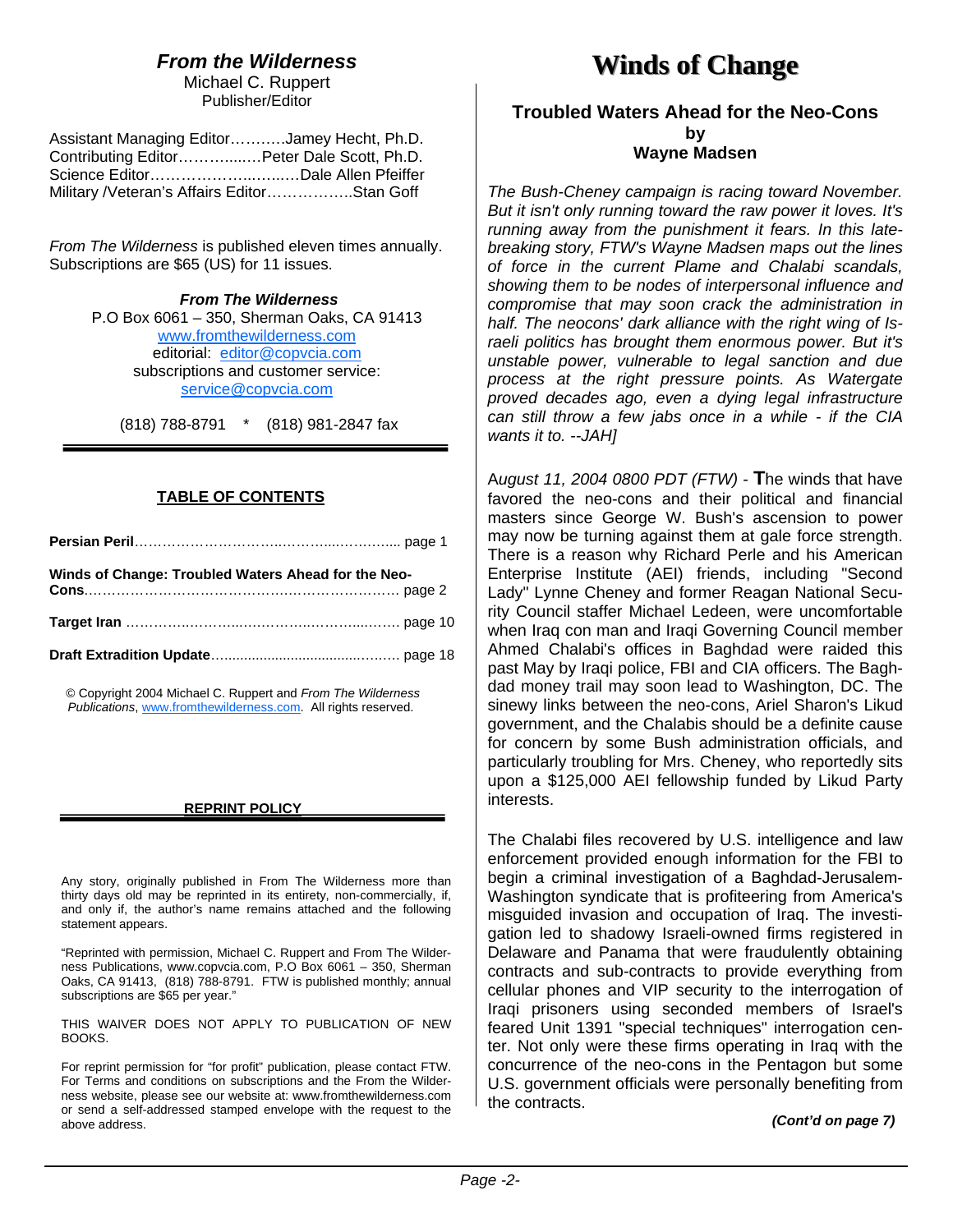#### *(Cont'd from page 1)*

In the past three weeks, Jimmy Carter's former national security advisor, Zbigniew Brzezinski, has been making the interview circuit to inaugurate a high level resistance to the apparent intent of the Bush administration to escalate - perhaps even to the point of armed aggression its demonstrated hostility toward Iran.

The emerging fight between the "realists" and the neocons will only serve to further muddy the waters on the question of what the neocons are up to… and what the realists are up to as well.

The so-called 9/11 Commission report, that has shamelessly identified the wrong scoundrels (the intelligence agencies) for the September 11 attacks (since they are already the goats for Iraq intelligence "failures"), is a mirror image of the obfuscation now being generated by the realist-neocon debate. In every case, these public exchanges are designed to camouflage the real forces behind US policies.

The US already has a track record for regime change in Iran, when the CIA orchestrated a coup d'etat against Mohammed Mossdegh. Most political history buffs know this story, and the American Left is quick to cite it as a kind of passion play to demonstrate official hypocrisy on the question of democracy. But like many anecdotal accounts of history, this ignores a larger process and it obscures the relation of class forces that were the primary actors in many of these dramas.

This essay will try to trace not only the development of a uniquely US imperialism and the danger that system faces in the present conjuncture, amplified and accelerated by its engagement in Southwest Asia, but the interplay of Anglo-American relations throughout the 20th Century that accounts for the Bush-Blair relation we see today.

Iran is former Persia, and it is inhabited primarily by people who consider themselves Persians. This ethnocultural group is to be specifically contrasted with Arabs, as I will explain. Persian civilization, like all "Old World" societies, underwent a series of often violent transformations that eventually led to a somewhat stable community that shared a language and a culture. Persians had their own religion, Zoroastrianism, which endured as the state religion until the mid 7th Century, when Arab armies swept over Persia and forced the conversion to Islam. Nevertheless, the Persians amalgamated their own distinct beliefs into Islam, creating a heterodox form of the religion as a cultural weapon against the oppressive Arab rulers. That form became Shia. And while the Persians adopted the Arabic script, they reclaimed their own language, an Indo-European tongue (related

to a wide range of languages from India to Ireland - including English) which we now call Farsi.In the 19th Century Great Britain established itself in Iran, when the venal Qajar monarchy parceled Iran out to foreign concessionaires at fire sale prices. The first British interest to gain a foothold there was the British Tobacco Company. The other great nation that coveted Iran was Russia, and it invaded Iran in 1826 seeking a warm water port to its south. In 1856, Great Britain attacked Iran and forced her to surrender what is now Afghanistan. Throughout the second half of the 19th Century, Great Britain and Russia would share Iran.

It was at the turn of the century, in 1900, that a British company would stake its claim on a comparatively minor commodity, the petroleum of Southwest Iran, which would in short order become the most important commodity in the world. That company was the Anglo-Persian Oil Company. The Russians had begun taking oil from the north, around Baku.

With the introduction of the automobile, the airplane, and mechanized warfare, by the time World War I broke out, Iran had captured the interest of the all the Great Gamesmen. Russian and British interests converged in a combined struggle against the Ottoman Turks, who also shared a border with Iran and were equally covetous of Iranian oil.

In 1920, an Iranian cavalry officer, Reza Shah, led a rebellion against the Qajar dynasty, and five years later Reza crowned himself. This was troublesome but not critical to the British and the Russians… yet.

Between the two world wars, however, Reza opened up several new trade partnerships. One was with Germany. By the time World War II broke out, over half of Iran's trade was with Germany, now controlled by Hitler's Nazi Party. Reza had embarked on an industrialization program to more effectively exploit Iran's oil, and most of its new machinery was German.

Iran declared itself neutral in WWII, but the reality was that the British needed the oil, and the now-Soviet Union needed the warm water port and a rail line to receive supplies from the Americans and English, and both Stalin and Churchill had strong reasons to doubt the neutrality of Reza, so the British and the Soviets conducted a concurrent military occupation of Iran in 1941, that lasted through all of WWII.

This led to deep consternation in the United States, which, while allied with the Soviets and the British, had designs of its own - not the least of which was the British Empire itself. The US, as the dominant financial partner in the Allied enterprise, prevailed on Britain and the USSR to accept Reza's son (whom the British and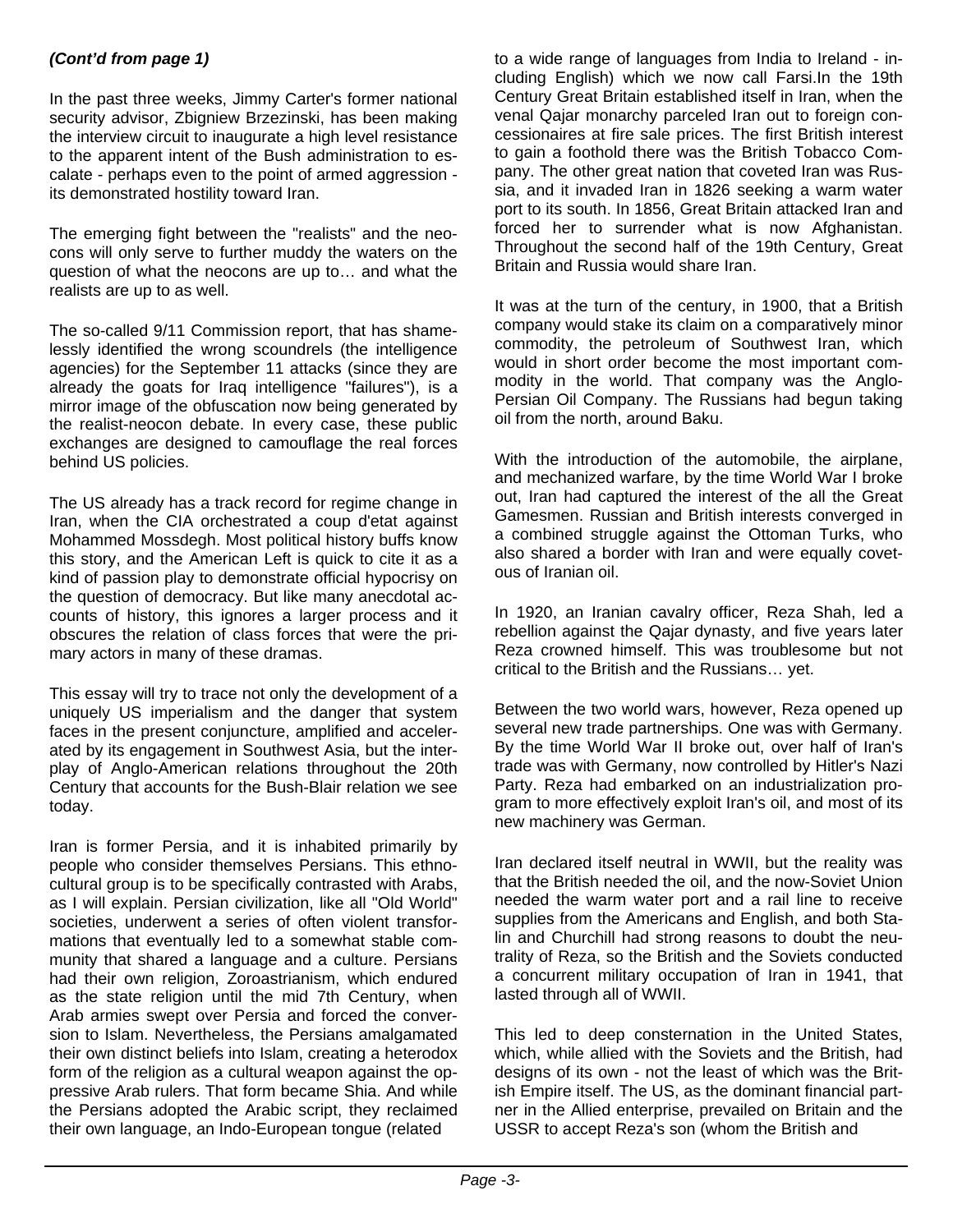Soviets had themselves appointed as a figurehead) as the legitimate post-war ruler of Iran, and secured the promise of both occupiers that they would dismantle their military presence there upon cessation of hostilities.

The British left immediately after the war, and the suspicious Russians (for good reason, as it turned out) hung on until 1946, when they too departed.

The Roosevelt administration that oversaw the entry into World War II was a new government imbued with a new philosophy of capitalist imperial governance. It's important to digress for a moment to describe that philosophy, because it goes to the heart of the tension between the neocons and the realists today.

From 1860 until 1933, the Republican Party dominated American politics. This was a period of the rapid expansion of national capitalism. The Civil War not only broke the political power of the formerly predominant slaveholding South, it engendered a period of rapid technological innovation alongside the concentration of capital into the first big US corporations. Its ideology was laissez faire, and its practice was expansion, economic and territorial.

This resulted in rapid industrialization, which led to inevitable conflicts between capitalists and labor. It was no accident, for example, that the military occupation of the South that was Reconstruction was officially ended in the same year, 1877, that the US saw its first wave of nationwide strikes. This open class antagonism lasted all the way into the first year of the FDR administration.

The Republican Party was the party of labor suppression, but also the party identified with manumission and Reconstruction; they were centralizers, identifying themselves with Hamiltonian federalism; and they tended to support a strong and activist central government. The Democratic Party was avowedly white supremacist, and identified with the more decentralist South, which had associated the struggle to preserve Slavery with "states rights," the more Jeffersonian political tradition.

A challenge to both parties erupted in the 1890s with the Populist movement, which in the South even forged political alliances between Black Republicans and white Populists, the Fusionists. This movement was violently suppressed in the South by the Democrats, including a virtual coup d'etat against a Fusion government in North Carolina in 1898.

This led to the development of an elite political movement of "progressive" federalists who sought to contain the turbulence of grassroots politics, and to co-opt social movements. These "reformers" included Franklin Roosevelt. Their philosophy was, in the words of Loren

Goldner, "to transform politics into management by experts." They set about exposing a host of social ills that afflicted the various sectors of their emerging base poor southern whites,

western farmers, and northern industrial workers - and offered federal solutions. This was the policy essence of the New Deal. Its political essence was the controldriven bureaucratization of the Democratic Party in order to protect it from undue grassroots pressure.

In foreign policy, these technocrats preferred this jujitsu to the karate of the gunboat, too. That didn't mean they were averse to military power projection, but they were sensitive to the ebb and flow of international power politics and they understood that sometimes you bend so you don't break.

In today's inescapably international, interdependent world, isolationism is no longer an option. But the predisposition of the federalist technocrats - like Brzezinski - is to move through the room without breaking the China (no pun intended). There is still a strong appreciation of the danger lurking in the grassroots. This is the danger that they believe the neocons - who have adopted Jeffersonian decentralism for their racist domestic agendas - are ignoring. On that account, they may be right.

At any rate, the technocratic tradition was inherited by Harry Truman after the war, where it was combined with the emerging Cold War in Iran.

Shah Pahlavi became the unquestioned autocrat of Iran after the Soviet withdrawal in 1946. He presided over two nations. One was the semi-feudal countryside, where the Majlis - the big landowners - subjected millions of peasants. The other was a growing urban Iran, where the oil business was articulating its own industrial proletariat.

In 1949, Mao Zedong stunned the world when his People's War succeeded in seizing state power over the most populous nation in the world, even in the face of massive US assistance to Mao's nemesis, Chiang Kaishek. Truman's advisors noted that the system and conditions that engendered the Chinese Revolution were similar in many respects to the situation in Iran, and that Iranian industrial workers were filling the ranks of the Tudeh, the new Iranian communist party. They advised being veteran technocrat federalists - assistance for modernization and land reform. But Truman was so spellbound by the phenomenon in China that he staggered into a proxy war with the Chinese on the Korean peninsula only a year later.

The Iranians were in fact watching China, and the resistance to the Shah accelerated.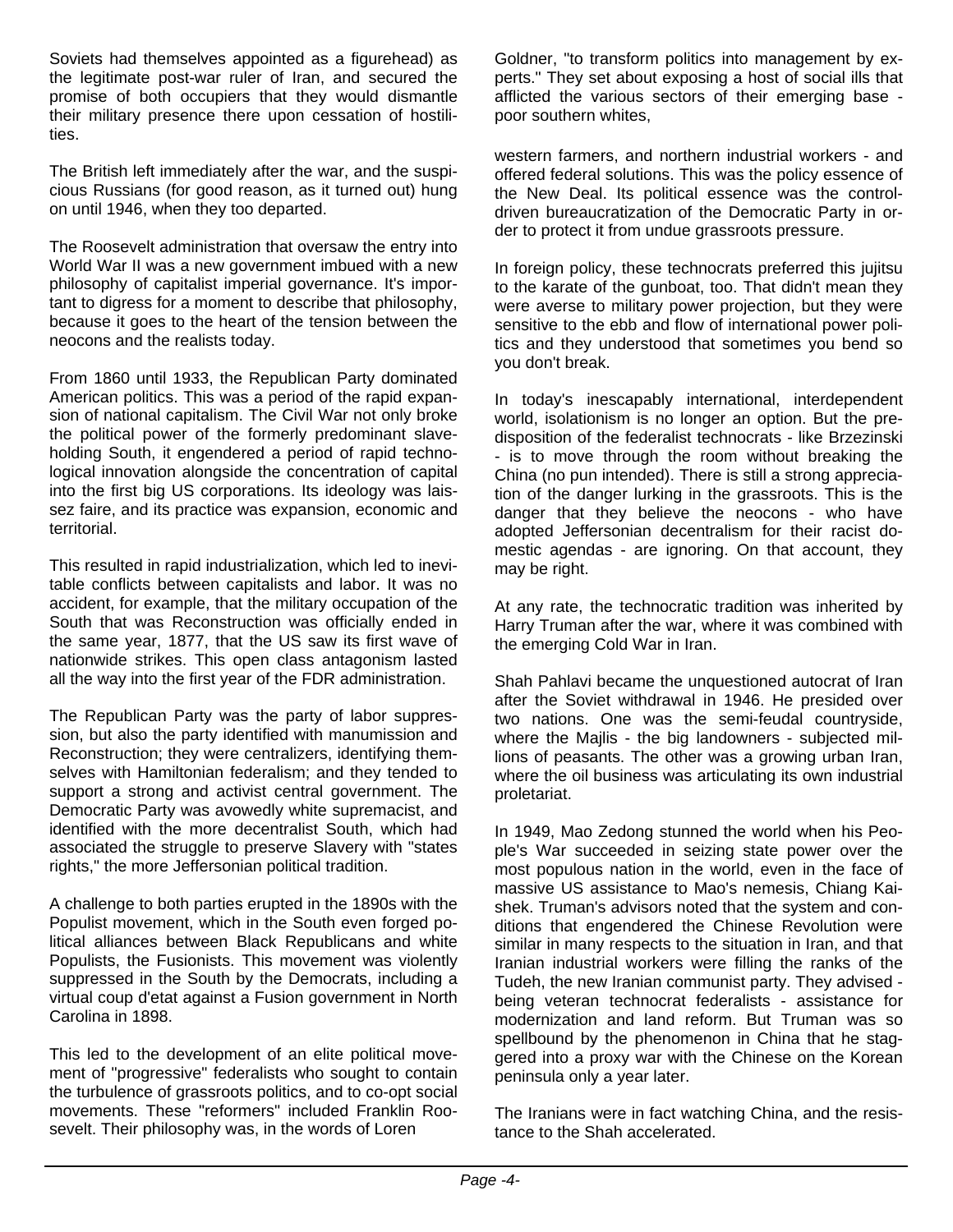There were two powerful sectors who opposed him: the Majdi, who controlled the parliament, and who weren't keen on the land reform program being suggested by the United States, and the industrial workers, who also saw Pahlavi as an Anglo-American puppet. It was this theme, that Pahlavi was a puppet of the US, which resonated with both sectors, and so the resistance developed - as had the Chinese Revolution - as a struggle for national independence.

The National Front that developed was led by the Majdi, Mohammed Mossadegh. In 1951, under great grassroots pressure, the Shah appointed Mossadegh prime minister. Mossadegh was a good choice from the perspective of the peasants as well, because like the rest of the xenophobic Majdi he opposed US influence. And he supported land reform, which he said could be financed with oil revenues, much of which would go to paying off the Majdi for the land they would cede.

For the Americans and for the British, this raised the specter of nationalization of the Anglo-Iranian Oil Company. They were right. Mossadegh signed the expropriation order in March, 1951. This action - wildly popular in Iran - ignited a prairie fire of grassroots activity that threatened to become revolutionary.

When the next US president, Dwight Eisenhower, managed to cut free the Korean anchor around the US neck, it was 1953, and his CIA Director, the infamous Allen Dulles, told him, "If Iran succumbs to the Communists, there is little doubt that in short order the other areas of the Middle East, with some 60% of the world's oil reserves, will fall under Communist control."

This fear was "confirmed" in its own self-fulfilling way, when the US engineered a trade embargo against Iran, forcing Mossadegh to sign a trade agreement that same year with the only nation that had the inclination or ability to violate the embargo - the Soviet Union.

A month later, the Shah abdicated.

By August, with substantial aid and direction from the CIA, monarchists in the Iranian army staged a coup, and the Shah was restored.

Dulles - himself a crafty technocrat - was running policy in Iran by then, and he badgered Eisenhower to push Pahlavi into social reforms as soon as possible to preclude another build-up of grassroots resistance. But Eisenhower dithered with studies and policy pronouncements, kept the money flowing to Pahlavi, and then turned the whole mess over to John F. Kennedy.

Kennedy was aggressive to the point of pissing off Pahlavi, but by 1963 he prevailed on Pahlavi to begin a process of modernization and reform.

This was a top-down program of reform called the White (as opposed to Red) Revolution. Land reform was implemented, and there was massive improvement in health and (secular, male/female) universal education. This led to ten years of relative stability, that blunted the nationalist charges of "US puppet" that continued to come from the Tudeh on the left, and from the antimodernization clerics on the right, one of whom was Ayatollah Ruhollah Khomeini.

Richard Nixon took office in 1968, inheriting the hairraising collapse of the US Treasury Department's gold reserves and the unwinnable war in Vietnam that had caused it.

In 1969, the Nixon administration started hinting to key allies that US oil production was about to peak and then go into irreversible decline. This and the destruction of the gold pool had everyone's thinking caps on, and the one weapon that the US had in its economic arsenal was the-dollar-as-international-currency.

There is strong circumstantial evidence that suggests the Nixon administration then colluded with Saudi Arabia and Iran in the so-called Arab Oil Embargo of 1973.

The Nixon administration had completed is abandonment of gold and fixed exchange rates, allowing a 20% devaluation of the dollar that hammered European and Japanese creditors. They were also facing the growing threat of autarkic national liberation movements in Latin America (Chile was overthrown that same year by the Nixon administration.) and Africa. Since oil payments were denominated in dollars, the jump in the price of oil from the embargo was a destabilizing jump in the price for Europe, Japan, Africa, and Latin America. The US, on the other hand, owned the printing press for dollars. By recycling the oil crisis, via petrodollars, through these regions, the US effectively killed several birds with one stone.

By all accounts, Nixon's relationship with Pahlavi was very warm. They had been personal friends since Nixon was Eisenhower's vice president. William Safire, Nixon's former speech-writer, once stated that Pahlavi was Nixon's favorite head of state. Nixon offered to sell Pahlavi's regime any weapon they needed, short of nuclear. That offer was not rescinded during the ostensibly hostile oil embargo in 1973-4, and Iran continued to make outlandish weapons procurements from the US.

Those procurements coincided with the jump in oil prices, and the combination completely destabilized Pahlavi's Iran. Lightning inflation ensued, and with it mass migration into the cities, followed by housing shortages (compounded by inadequate urban infrastructure) and a re-expanding chasm between the richest and the poorest. Grassroots agitation, from almost every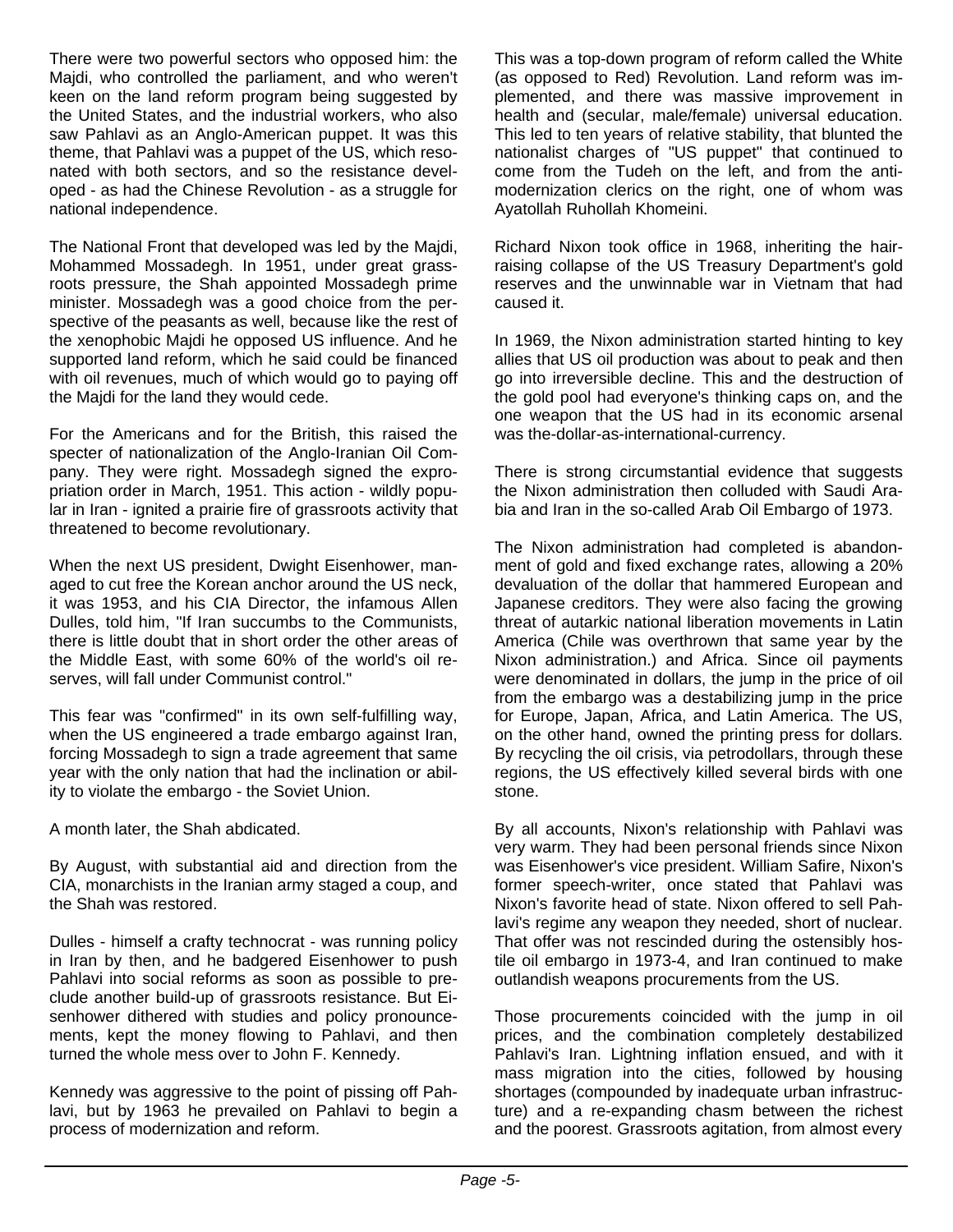sector now, resumed.

Then in 1978, in neighboring Afghanistan, the Washington-approved strong man Mohammed Daoud Khan began arresting the leaders of the influential People's Democratic Party, a pro-Soviet political formation that had substantial support within the Afghan army. As it turns out, this was an action that Washington was fomenting in order to provoke a Soviet response - hoping to trap the Russians in a guerrilla struggle in Afghanistan. The author of this plot was none other than arch-realist/ technocrat Zbigniew Brzezinski, Jimmy Carter's national security advisor. It worked.

The leftist officers organized a coup against Daoud and shot him, establishing a secular socialist government. The CIA began funneling support to right-wing clerical opponents of the regime inside and outside Afghanistan, and the Soviets were eventually drawn into a protracted and destructive military occupation of Afghanistan.

As part of this fight against the left, the Shah in neighboring Iran increased his repression of left secular forces inside Iran, driving them back into a tactical alliance with Iran's own clerical right-wing, and this alliance poured into the streets in 1978. That security crisis exacerbated the existing economic and political crisis that broke Pahlavi's power. Carter's Ambassador in Tehran, William Sullivan, tried to warn the administration of the impending revolution. A contingency plan was even organized for a US military takeover of Iran that was later rejected as unlikely to succeed.

In 1979 the Shah was overthrown; the clerical forces had suppressed the secular left; and fifty-two Americans were taken hostage inside the US Embassy in Tehran. For the US, this was an utter debacle, and it led to Jimmy Carter's defeat in the 1980 election.

When Reagan's people took power, they turned to the one leader in the region who might be able to confront Persian-clerical Iran: Iraq's Arab secular nationalist, Saddam Hussein, even as the administration was colluding behind the scenes with Iran to finance its illegal war in Nicaragua.

Massively supported by the US, Saddam's Iraq inaugurated a grueling eight-year, high-attrition border war with Iran that chewed up around a million human beings. On the other side of Iran, in Afghanistan, the US was providing massive materiel and training support to the Sunni jihadists who would eventually constitute the Taliban government of Afghanistan and the network associated with Osama bin Laden. This element operated out of Pakistan for more than a decade, and came to exert a tremendous social and political influence on large sectors of Pakistan, including its intelligence service and military.

This foreign policy kept at least one partner stable within the region, tacking back and forth between the tides and currents. It developed a partnership with Zionist Israel as a surrogate US military in the region, and the result has been a relatively stable American hegemony over the area for the last sixty years. But such a policy causes pressurized violence in the imperial periphery, the kind that eventually burst into the imperial center on September 11th, 2001. It came not from Iran, and not from Iraq, but from Saudi Arabia and tangentially from Pakistan in response to the basing of military troops in Saudi Arabia, home to the holiest sites in Islam.

The general outcry in reaction to 9/11 was for retaliation, with very little understanding of the provocations and machinations that led to the attacks, and less notice still that the US actually withdrew its troops from Saudi Arabia shortly after 9/11, clearly recognizing that the Wahabbist grievance, as stated, was the provocation, and not some generalized "hatred of freedom and democracy."

It was this recognition - that there was a real threat growing in the streets of places like Riyadh, as political Islam had come to give voice to mass grievances in the place of the very nationalism that Islamism had been deployed to crush - that gave the sense of urgency to the entire US ruling class to re-establish control over this key strategic region. The only argument was over the method, which does not speak to the issue of whether it was or is possible to contain the social crisis in Southwest Asia.

The Bush doctrine in the region is certainly powered by immense hubris and the apparent belief that the US can simply impose its will directly, and thereby restructure the global economy by dint of arms.

This is, in the eyes of the realist-technocrats, a grave miscalculation. Whether the technocrats have an alternative solution to the underlying crisis that is driving the neocons' assault on Southwest Asia is an open question. But their fears may be very well founded.

Under the largest trade deficit in world history, the dollar is propped up by dollar-denominated Saudi oil sales on one side and by American bullets on the other. That system of monetary-military imperialism is tottering with contradictions, and the only question is where and when the catalyst will come that tips it over. If the military failure in Iraq caused consternation, talk of attacking Iran is setting off alarm bells… for some.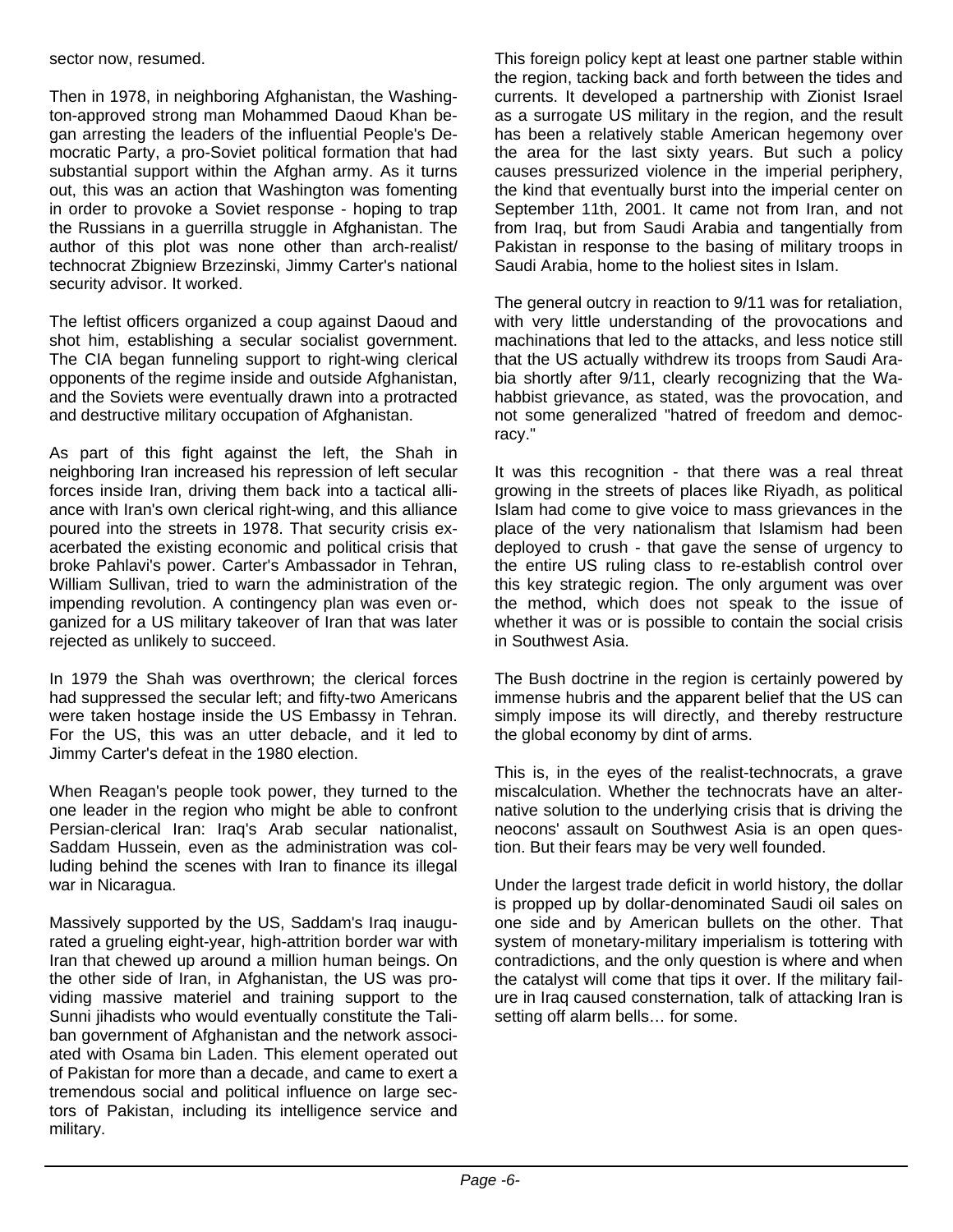#### *(Cont'd from page 2)*

Peeling apart the Chalabi files demonstrated that the neo-con agenda for Iraq extended far beyond political ideology, into a realm where law enforcement can be most effective: fraud.

According to Pentagon and Justice Department sources, U.S. investigators discovered that Ahmad Chalabi and his business partners were involved in fraudulently obtaining cellular phone licenses in Iraq. The Pentagon's Undersecretary of Defense for International Technology Security John (Jack) Shaw smelled a neo-con rat when the Iraqi Coalition Provisional Authority (CPA), in late 2003, awarded cellular phone contracts to three companies - Orascom, Atheer, and Asia-Cell with ties to Ahmed Chalabi. As with all those who challenge the impropriety and illegal activities of the neocons, Shaw was, in turn, charged with improperly steering Iraq cell phone contracts to Qualcomm and Lucent. However, it is Shaw, reported by his longtime colleagues to be a solid and trustworthy public servant, who has the confidence of law enforcement, Pentagon investigators, and the military brass. Anything with Ahmed Chalabi's fingerprints on it also bears the fingerprints of his nephew Salem Chalabi. Salem, named as the chief prosecutor in Saddam Hussein's trial, is a law partner of L. Marc Zell, a Jerusalem-based attorney who was the law partner of Douglas Feith - the head of the Pentagon's Office of Special Plans that concocted phony intelligence on Iraq's weapons of mass destruction and ties to Al Qaeda with the assistance of Likud operatives seconded by Ariel Sharon's government.

The law firm of Feith & Zell, in concert with Perle, was instrumental in funneling hundreds of millions of dollars from Arab and Muslim countries to the Bosnian government during that nation's civil war. While that effort was ostensibly designed to assist the Bosnians to purchase weapons, officials familiar with its actual operation reported that some of the arms and money "spilled over" to Al Qaeda and Iranian Pasdaran forces in the Balkans.

The neo-con attack on Shaw was predictable considering their previous attacks on Ambassador Joe Wilson, his wife Valerie Plame, former U.S. Central Command chief General Anthony Zinni, former counter-terrorism coordinator Richard Clarke, former Treasury Secretary Paul O'Neill, CIA counter-terrorism agent Michael Scheuer (the "anonymous" author of *Imperial Hubris* who has recently been gagged by the Bush administration), fired FBI translator Sibel Edmonds (who likely discovered a penetration by Israeli and other intelligence assets using the false flag of the Turkish American Council and who also has been gagged by the Bush administration), and all those who took on the global domination cabal. But Shaw showed incredible moxie. When he decided to investigate Pentagon Inspector General Reports that firms tied to Perle and Deputy De

fense Secretary Paul Wolfowitz were benefiting from windfall profit contracts in Iraq, Shaw decided to go to Iraq himself to find out what was going on.

 When Shaw was denied entry into Iraq by U.S. military officers (yes, a top level official of the Defense Department was denied access to Iraq by U.S. military personnel!), he decided to sneak into the country disguised as a Halliburton contractor. Using the cover of Cheney's old company to get the goods on Cheney's friends' illegal activities was yet another masterful stroke of genius by Shaw. But it also earned him the wrath of the neo-cons. They soon leaked a story to the *Los Angeles Times* claiming that Shaw actually snuck into Iraq to ensure that Qualcomm (on whose board sat a friend of Shaw's) was awarded a lucrative cell network contract.

But nothing could be further from the truth. Shaw, who worked for Ronald Reagan and George H. W. Bush, represented the Old Guard Republican entity that in August 2003 set up shop in the Pentagon right under the noses of Rumsfeld, Wolfowitz, and Feith to investigate the neo-con cabal and their illegal contract deals. The entity, known as the International Armament and Technology Trade Directorate, was soon shut down as a result of neo-con pressure. Not to be deterred, Shaw continued his investigation of the neo-cons. Although the neo-cons told the *Los Angeles Times* that the FBI was investigating Shaw, the reverse was the case: the FBI was investigating the neo-cons, particularly Perle and Wolfowitz, for fraudulent activities involving Iraqi contracts. And in worse news for the neo-cons: Secretary of Defense Donald Rumsfeld was giving the Inspector General's and Shaw's investigations a "wink and a nod" of approval.

The financial stakes for the Pentagon are high - the Iraqi CPA's Inspector General recently revealed that over \$1 billion of Iraqi money was missing from the audit books on Iraqi contracts. For Shaw and the FBI, it was a matter of what they suspected for many years - that Perle, Wolfowitz, and their comrades were running entities that ensured favorable treatment for Israeli activities whether they were business opportunities in a U.S. occupied Arab country or protecting Israeli spies operating within the U.S. defense and intelligence establishments.

Shaw certainly must have recalled how, during the Reagan administration, an Israeli spy named Jonathan Pollard was able to steal massive amounts of sensitive U.S. intelligence over a long period of time and hand it over to his Israeli control officer, a dangerous and deadly agent provocateur named Rafael "Rafi" Eitan.

That had disastrous effects on U.S. intelligence operations throughout the world because some of the documents were handed by the Israelis to the Soviets in return for letting more Soviet Jews emigrate to Israel.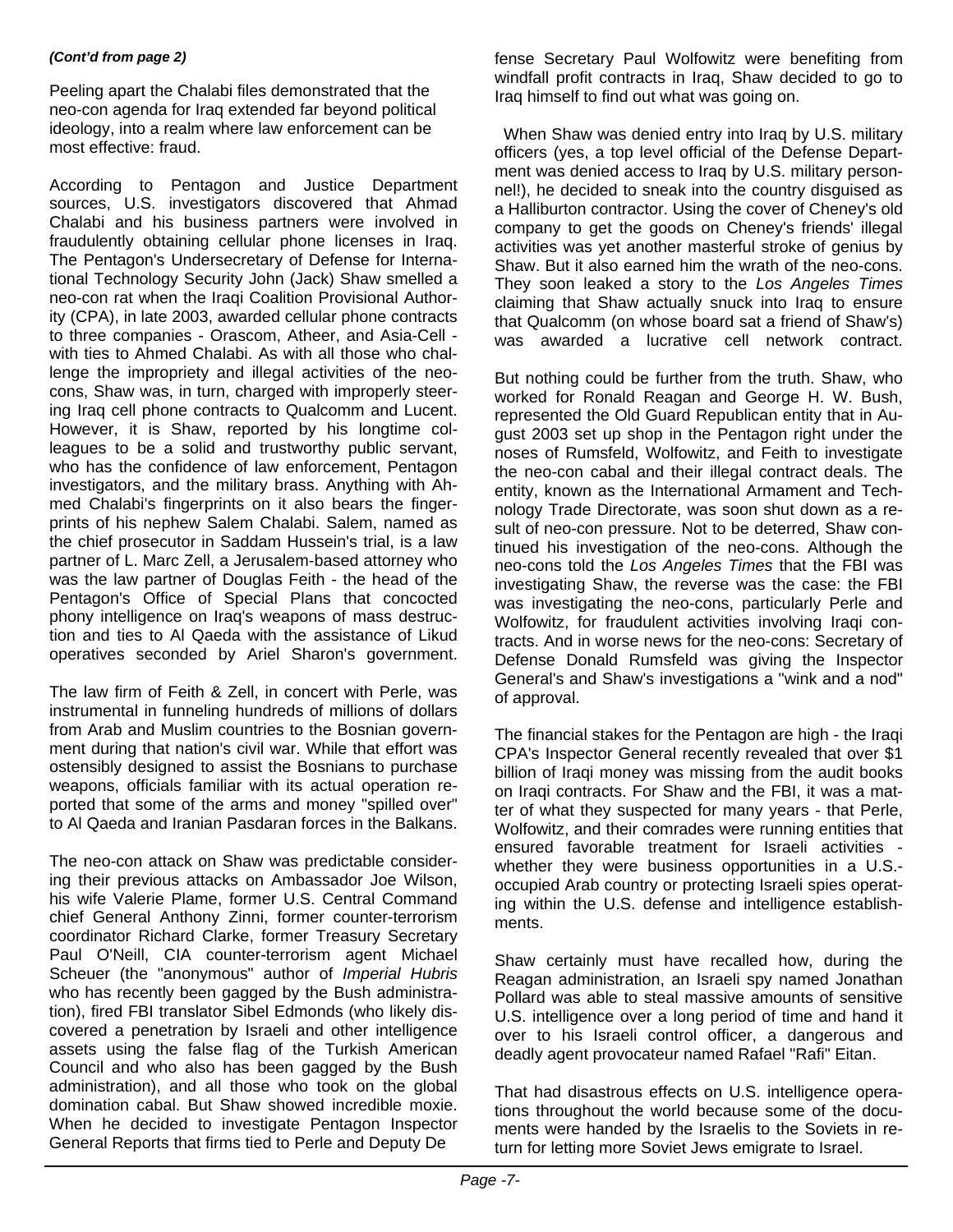Shaw must have also recalled that when a young National Security Council staffer named Douglas Feith was suspected of being an Israeli agent of influence, he was stripped of his job and security clearance by then- National Security Adviser Bill Clark but soon managed to find another job (and another top level clearance) under then Deputy Defense Secretary Richard Perle.

And it was certainly known that during Pollard's subsequent appeal of his life sentence for spying for Israel, one of his attorneys was none other than right-wing stalwart and neo-con friend, Ted Olsen, the former Solicitor General of the United States under Ashcroft and the person in charge of all U.S. attorneys. It was from Olsen's cadre of U.S. Attorneys that special prosecutor Patrick J. Fitzgerald was selected to investigate the Valerie Plame / Brewster, Jennings White House leak to the media and perhaps other high crimes by neo-con officials of the Bush administration.

Fitzgerald continues to expand his case against the leakers of Plame's identity. But he may be getting more than he originally bargained for. As his investigation expanded into the bowels of the Pentagon, he was bound to discover that the treachery of the neo-cons was not merely confined to the leaking of the name of a covert CIA officer - disastrous in itself - but coupled with other activities that call into question the loyalties and financial dealings of those who swore an oath to the U.S. Constitution.

With Ashcroft's deputy, James Comey, the person who appointed Fitzgerald, finding himself increasingly frozen out of Ashcroft's inner sanctum deliberations, it is clear that the neo-cons are worried about what Fitzgerald is discovering and how far his investigation will go. Also unusual was the fact that as Fitzgerald's case began to gain steam - with George W. Bush and Dick Cheney both retaining criminal defense attorneys - FBI Director Robert Mueller suddenly transferred the lead FBI agent on the Plame case, John C. Eckenrode, a wellseasoned 29-year veteran of the bureau, to head up the FBI's Philadelphia office. An FBI spokesman in Philadelphia said that such sudden transfers, in the middle of major investigations, sometimes, just "happen."

Make no mistake about it: the violation of the 1982 Intelligence Identities Protection Act of 1982 by the disclosure of Plame's identity and that of her non-official cover corporate umbrella organization (Brewster, Jennings & Associates) along with its official counterpart, the CIA's Nonproliferation Center - had a disastrous impact on the ability of the United States to track the proliferation of weapons of mass destruction around the world. At least one anonymous star (representing a covert U.S. agent killed while working abroad) placed on the CIA's Wall of Honor during the past year was reportedly a direct result

of the disastrous disclosures from Cheney's office. The political vendettas of the neo-cons in exposing Plame's dangerous work and retaliating against Wilson's revelations about Bush's use of bogus intelligence regarding a fanciful Iraqi uranium shopping spree in Niger ensured that America's military-intelligence complex was going to seek a final accounting with the neo-cons. And a final accounting they are getting, in spades.

Adding insult to injury, neither the CIA nor FBI were happy that Israeli spies operating under the cover of Israeli "art students' and moving van operators, and who were picked up by federal agents and local "first responder" law enforcement officers before and after 911, were quickly deported by immigration officers before they could be fully interrogated. The penetration of FBI and other federal law enforcement data networks and databases by Israeli software and telecommunications companies working under U.S. government contracts has also left a bitter taste in the mouths of federal law enforcement and intelligence personnel.

So now, it is payback time. The recent arrest warrants issued by the Iraqi government for Ahmed and Salem Chalabi (Ahmed's for counterfeiting Iraqi dinars and Salem's for murdering an Iraqi Finance Ministry official) indicates that Shaw's instincts about the fraud engaged in by them and their neo-con friends in the Pentagon were right on the money. Let us ponder that news again: the lead prosecutor against Saddam Hussein murders an official of the Iraqi Finance Ministry - an individual that just may have known something about what happened to \$1 billion in missing Iraqi revenues. The accused is a partner of an Israeli-U.S. lawyer who is a close colleague of leading neo-cons in the Pentagon (some of whom are also dual U.S.-Israeli citizens) and the nephew of a man who was supported bureaucratically by a former CIA Director (James Woolsey), financially by hundreds of millions of dollars from the budget of the Defense Intelligence Agency, and politically by a think tank (AEI) that includes the wife of the Vice President of the United States. Uncle Ahmed was also a personal guest of George W. and Laura Bush in the VIP box at the 2004 State of the Union address. The President and First Lady welcomed a person who now is now an accused criminal to America's State of the Union address, a person whose nephew is now an accused murderer! John Le Carre could not have come up with a better international thriller scenario.

The recent decision by the chief judge in the Plame leak to order NBC's Tim Russert to testify about just who it was at the White House that contacted him about Plame's identity, while troubling for First Amendment freedom of the press protections, is an indication that time is growing short for the leakers. Three months before a U.S. presidential election, that could be a crucial windfall for John Kerry and the Democratic Party.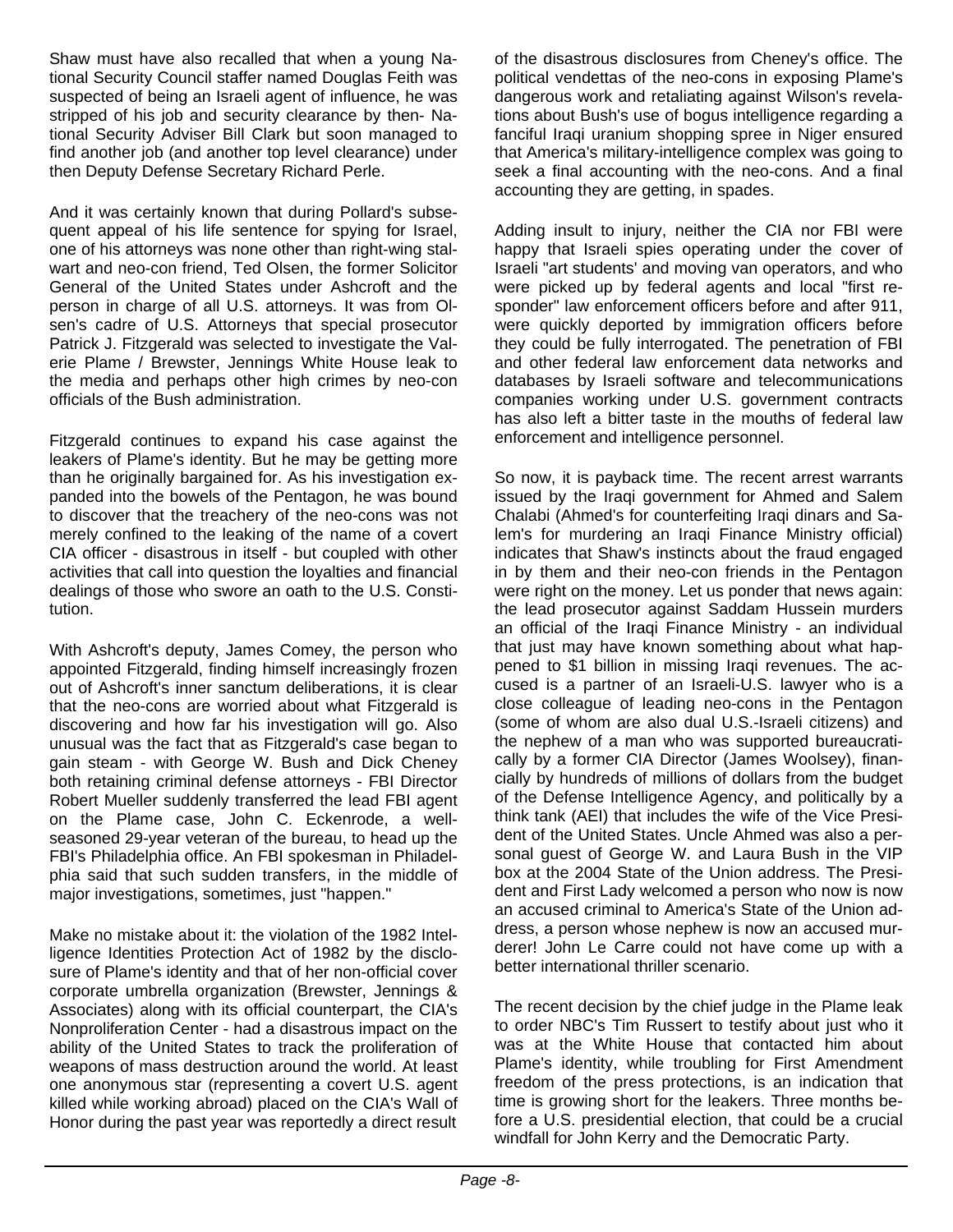The neo-cons hoped the focus of the election campaign would be Saddam Hussein's trial. Instead, it may be the trials of the Chalabis and potentially other members of the Iraqi National Congress, the entity that was nurtured by Perle, Wolfowitz, Feith, and Woolsey. However, the Chalabis escaped from Iraq before they could be arrested. If they turn up in the United States or in a member country of the laughable "coalition of the willing," the Bush administration and the neo-cons will be caught between a virtual rock and a hard place. If they refuse to hand over the Chalabis, their true motives will be on display for the entire world to see. If they help to turn over the Chalabis, they will be in a position to rat out their neo-con friends on the fraud already discovered by Shaw, the IGs of the Pentagon and CPA, the FBI, and the CIA. The neo-cons should never have underestimated by the CIA. When the agency came under attack, its allies were able to marshal all their impressive resources, including Bush 41 confidants C. Boyden Gray, Brent Scowcroft, James Baker III and even George H. W. Bush himself. The conflict between father and son now rivals that found in any Shakespearean tragedy.

And the penetration of the Pentagon over the past three years by those with close connections to Likud interests cannot sit well with either former Reagan Defense Secretary Caspar Weinberger or former National Security Agency (NSA) Director and CIA Deputy Director Bobby Ray Inman, who ordered a severing of U.S. intelligence sharing with Israel after the Pollard affair and other Israeli penetrations of NSA signals intelligence programs through joint Israeli-NSA/CIA communications and satellite intelligence projects known as DINDI and PYREX, respectively. Those contracts were eventually canceled after Israeli engineers used friendly and sympathetic U.S. contract engineers working for RCA and Bendix Field Engineering to obtain Sensitive Compartmented Information (SCI) intelligence on NSA and CIA operations in the Middle East and around the world, including technical details of how the NSA intercepted microwave communications and information on a classified satellite intelligence system called MAROON SHIELD. The fact that Ahmed Chalabi, an ally of Pollard's old friends in the Pentagon, was recently caught passing on NSA cryptologic intelligence to Iran on the agency's ability to crack Iranian diplomatic and military codes must have served as a painful reminder to Weinberger, Inman, and other U.S. intelligence veterans who remember the duplicity of the Israelis going as far back as the purposeful 1967 Israeli attack on the USS Liberty, an NSA surveillance ship. It also ensured that the Republican Old Guard would continue to coalesce into a united front to ensure the ultimate routing of the neo-cons from their party.

There may yet be a silver lining in the mess brought about by the neo-cons. In addition to possible indictments of Libby, Wolfowitz, and others for everything

ranging from contract fraud, to disseminating - via an Italian con man named Rocco Martino (a close confidant of Iran-contra Manucher Ghorbanifar with whom Ledeen rekindled a relationship in the lead-up to the Iraq fiasco) - Niger government documents known to be false, and leaking the name of a covert CIA agent and her proprietary firm, there may be a settling of accounts with Israel over the involvement of it and its agents of influence in the various scams that prodded the U.S. into a war in Iraq.

Every recent Israeli Prime Minister - Yitzhak Shamir, Yitzhak Rabin, Shimon Peres, Benjamin Netanyahu, Ehud Barak, and Ariel Sharon - have demanded that Pollard be released by the United States and allowed to go to Israel. And every American administration - that of Reagan, Bush 41, Clinton, and up to now - Bush 43 has refused. But it may be time for a deal with the Israelis - a deal that would, for once, favor U.S. national security interests over those of Israel. As the influence of the neo-cons drastically falls, the idea of a Cold Warstyle agent swap is gaining momentum. If Israel would release the formerly jailed Israeli nuclear scientist and convert to Christianity Mordechai Vanunu from a virtual house arrest in Jerusalem, the United States would release Pollard, who was granted Israeli citizenship after his imprisonment. Pollard's breaches of U.S. security, while very serious, have been mitigated by further advances in U.S. spy satellite and other surveillance technology over the years. But Vanunu's knowledge could be very helpful to the United States - so much so that a former Mossad chief revealed that the Israeli spy agency actually contemplated assassinating the scientist rather than forcibly kidnapping him from London.

One caveat on a deal - since when it comes to intelligence matters, Israel cannot be trusted to deal in good faith - Vanunu would be released and given a medical examination by independent American medical personnel before Pollard is turned over to the Israelis. The U.N. checkpoint in divided Nicosia, Cyprus might serve as the perfect "Checkpoint Charlie" for such a swap. Vanunu would be turned over to the Americans from the Greek side and into the relatively Israeli-Russian Mafiafree Turkish Northern Cyprus where he would be examined and given a clean bill of health (meaning no sudden "heart problems"), after which Pollard would be handed over to the Israelis on the Greek side.

 The United States, after suffering major losses in its ability to track the proliferation of nuclear weapons because of the neo-con leaks and disinformation, would have a new intelligence asset in Vanunu - someone who had inside information about Israel's illegal acquisition of nuclear technology for years.

 Even though he was jailed in 1986, some of the illegal international nuclear trade networks operating out of the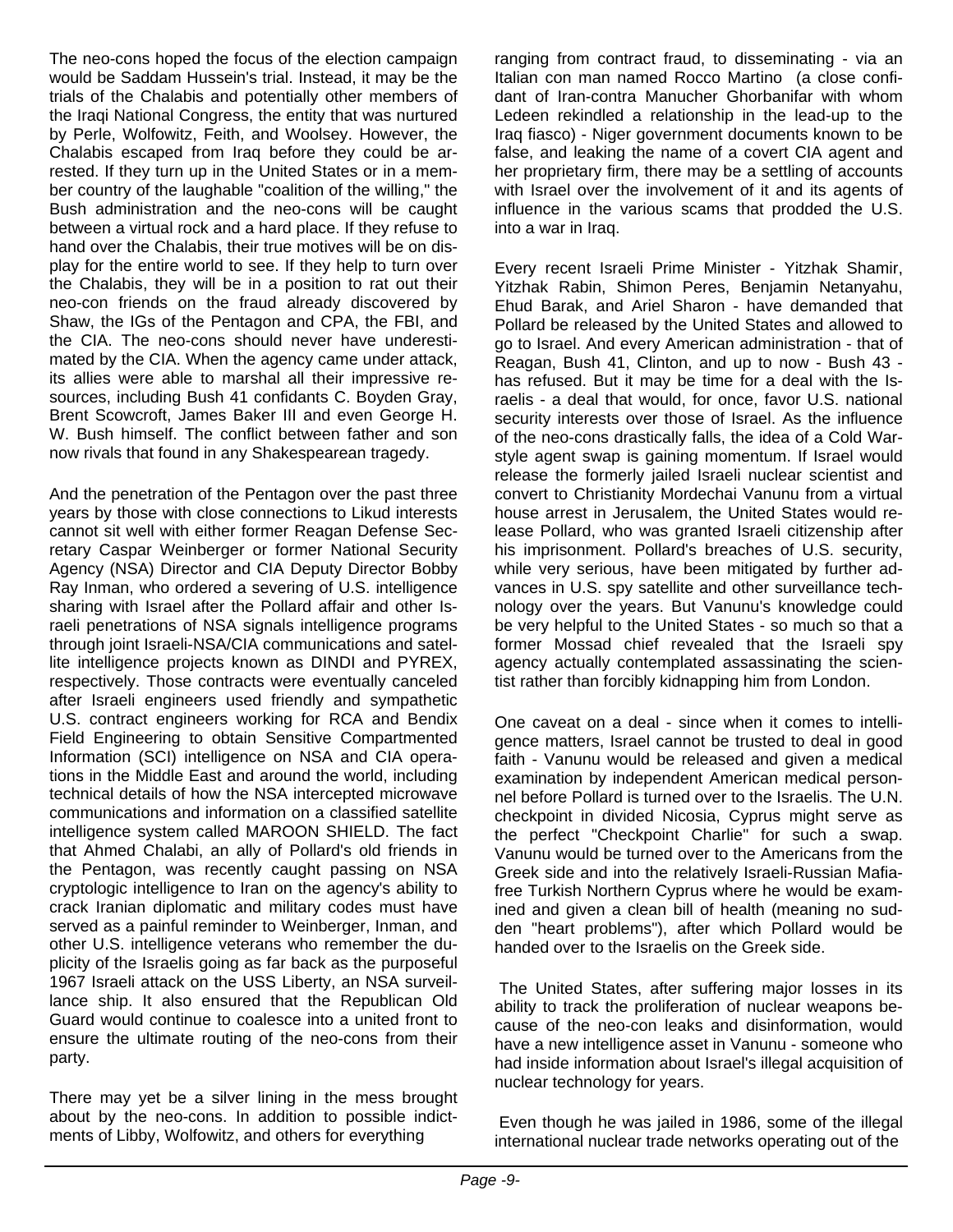former U.S.S.R. and Eastern bloc - which Israel used to its own advantage and as a supply pipeline to its own Dimona nuclear weapons plant - may yet yield important intelligence for the CIA's Nonproliferation Center. Let Valerie Plame, whose more recent expertise in international nuclear proliferation would complement Vanunu's prior knowledge of such activities, serve as his debriefing officer - with a commensurate promotion in rank. Vanunu may even be useful in the continuing FBI criminal investigations of Israeli intelligence activities directed against the United States in the early 1980s - activities that continue to implicate senior members of the current Bush administration. In all, such a deal would be a major win for the national security of the United States.

Wayne Madsen is the author of the forthcoming book: "Jaded Tasks: Big Oil, Black Ops and Brass Plates." He was with the National Security Agency under the Reagan administration. He is now a syndicated columnist and Washington, DC-based investigative journalist.

# **Target Iran**

**by Dale Allen Pfeiffer** 

#### **Wait a Minute**

Well folks, we have had our next lotto drawing in the War on Terror, and it appears that we have a winner. Saudi Arabia? Pakistan? No, the next lucky target appears to be Iran. That's right. Given Mr. Bush's increasingly bellicose remarks about Iran, US embarrassment to find out that their first choice to head a new democratic Iraq, Ahmed Chalabi, was an Iranian spy, and Iran's announcement (however much truth there is behind it) that they are now members of the nuclear club, it would appear that our current administration has picked a new target in their ongoing War against Terror. Already the propaganda machine-excuse me-the media is hyping up reports stating the Iran had more to do with 9/11 than did Iraq. So it would probably behoove us, in our attempt to understand what this is really about, to look at Iran's oil resources and its strategic position with regard to the oil resources of neighboring territories. But first, I think we need to criticize the fundamental strategy of Georgy's War on Terror.

Never mind that we are already stretched so thin that we do not have the troops necessary to stage another invasion. King George (or King Kerry, should the anointment go that way) stands ready to build vast armies utilizing the new draft act poised to sail through Congress just as soon as this inconvenient election is out of the way. Of course, these vast armies will be filled with the worst sort of soldiers: raw draftees with no desire to go to war. They will be at the helm of the most sophisticated war machinery ever designed, pumped full of experimental drugs and amphetamines, and plugged in to driving, angry heavy metal hip hop. They'll be halfway across the country before many of them even begin to see what a mess they're in. Hey, don't you know that Dubya's strong opposition to abortion is all because he knows that twenty years from now we will need more human fodder to replace the soldiers mangled in his continuous War on Terror? Never mind that we will become bogged down in every country we enter, Dubya's desired abortion ban will provide us with many more troops.

Seriously, what bothers me is that Bush's critics do not fault the premise of war altogether. Even Kerry continues to back the invasion of Iraq, though he says we went in for the wrong reason. It seems that nobody is questioning the need for a war on terror anymore; they are just questioning our choice of targets. What ever happened to the basic argument that you do not solve the problem of terrorism with war?

War is an imperialistic pursuit, end of story. There has never been a military invasion for any other purpose in the history of humankind. Countries are invaded to subjugate the population and seize the resources. Period. Defense is another matter. Defense is what a nation does when it has been invaded. Building up a strong and visible defense can arguably help to discourage potential invaders, but the moment that defensive force crosses an international border it has become an army of aggression, unless called to the aid of another. For over sixty years, the power structure in the US has worked on blurring this distinction. A century ago, the American public was extremely resistant to becoming involved in foreign wars. The resistance to entering World War One was very strong. Hundreds of thousands of men had to be tried and sentenced for resisting the war and for speaking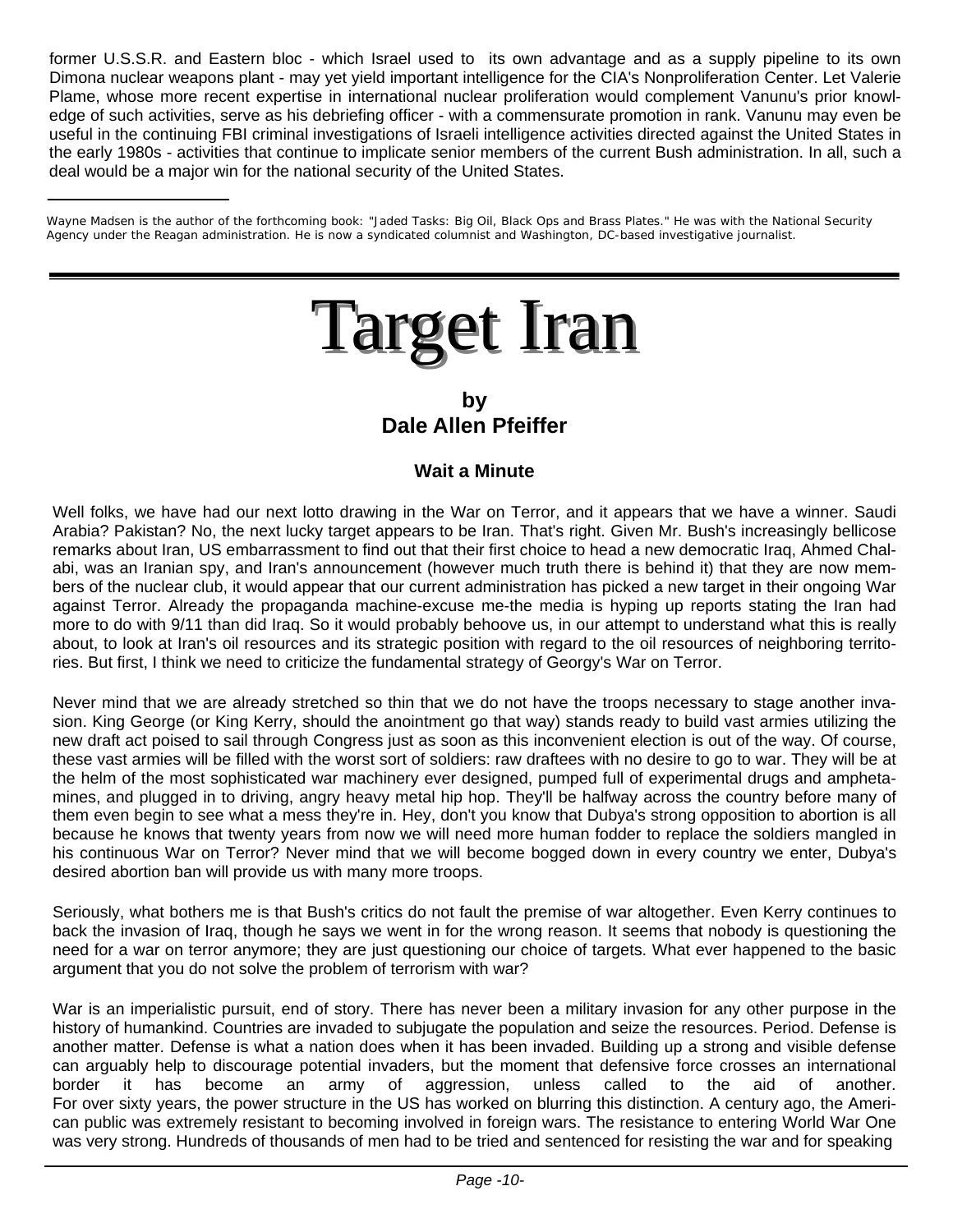out against the war before the public was cowed into going along with the effort. In order to gain public support for World War Two, Roosevelt had to egg the Japanese into attacking Pearl Harbor. But from that point on, we learned the lessons taught by the Nazi propaganda machine.

One purpose of the Cold War was to get the American public used to the idea of invasive imperialistic wars under the guise of fighting against communism. Even Korea and Vietnam were spun this way, though the first was a draw and the second was a widely unpopular failure. All of the wars and interventions of the later Twentieth century were ostensibly fought to prevent communism from spreading through the globe. The American people have come to accept the premise of preventive intervention, even though most of these actions achieved mixed results at best.

Bush has taken the next step in this progression, drawing up a policy of preemptive strikes against any country we suspect might intend to do us harm. It seems that Georgy has learned well from his grandfather's connection to the Nazi war machine. He is the ultimate successor to Hitler in the quest for global domination, and domestic subjugation.

Is the world any safer as a result of this War on Terror? No; according to reports by the CIA and other intelligence agencies, terrorist recruitment has increased since the War on Terror began. Every new war campaign is in reality a recruitment drive for terrorists. Wait a minute, argues the Rumsfeldian chickenhawks, we are drawing our assessment far too soon. The War on Terror has just begun. Certainly the terrorists are rallying their troops in response. Just wait until we have moved against all of them, then we will stomp this fire out. Yes, but by then, the entire world will have gone up in the conflagration. They cannot see that you do not fight fire by throwing gasoline on it (or Napalm, as the case may be).

Our own personal experience tells us that martial action does not solve social problems. Do any of us feel safer after twenty years of war on drugs? No, but hey, we have the best armed police force in the world, and the largest prison population of any country per capita.

The terrorism we faced on 9/11, and in the terrorist attacks leading up to that event, was bred from the victims of the Cold War. Terrorists are bred from war and interventions. When we invaded countries or staged interventions to prevent a popular uprising, we may have succeeded in quelling the uprising. But by beating down the popular support for the uprising, we created one hundred enemies for every one that we killed or tortured. And while these beaten masses may remain far

 too oppressed to rise up in the same manner, their desperation ultimately finds expression in acts of terrorism.

No, war is not the solution to terrorism. We should never have allowed the debate to center upon which country we should invade, nor whether or not we are invading for the right reasons. Don't let them fool you; there are no right reasons to invade another country. A military response is a boon for terrorists, not a bane. It is what they want.

The solution to terrorism is social programs. Instead of spending billions of dollars to destroy these countries and murder people, we would have met with much more success by spending just a fraction of that amount to help build up these countries, providing their people with a positive future. This is how you fight the despair which results in terrorism, not with guns and bombs, but through education and investments in social infrastructure.

And what about here at home? How best can we benefit our youth and build a positive, safe atmosphere for our families at home? What if we offered all US citizens a free college education? We have the money to do so, but now extort that money from our tax payers in order to feed a bloated military and domestic prison system. Then we tell our kids that if they serve in the military, their college education will be paid for. Why not pay for it directly and put our military on a strict diet? Why not build schools instead of prisons? Social structure and education is how we make this world a better and safer place, not military spending and warfare.

But I am afraid it is far too late for this option. There are too many piggies at the trough of military spending, and those piggies in turn pay off our politicians. Before we could ever stop this insane war machine, we would have to wean those piggies. And we would have to admit that a war response to terrorism is wrong. To make such an admission would be to confess that our country is guilty of war crimes. Those who would have to make such an admission would also have to stand up and accept the punishment for their crimes. And they are not about to do that.

So it's bombs away. Next stop Iran. Look for the War on Terror coming soon to a town near you.

Iran has been making bold claims about its oil reserves and future production. They have recently boosted their stated recoverable reserves to 132 billion barrels, second only to Saudi Arabia. And they are claiming that their output capacity will double by 2020. Iran expects to raise production from the current 4.2 million barrels per day (bpd) to 5 million bpd by 2010, and then to a prodigious 8 million bpd by  $2020.<sup>1</sup>$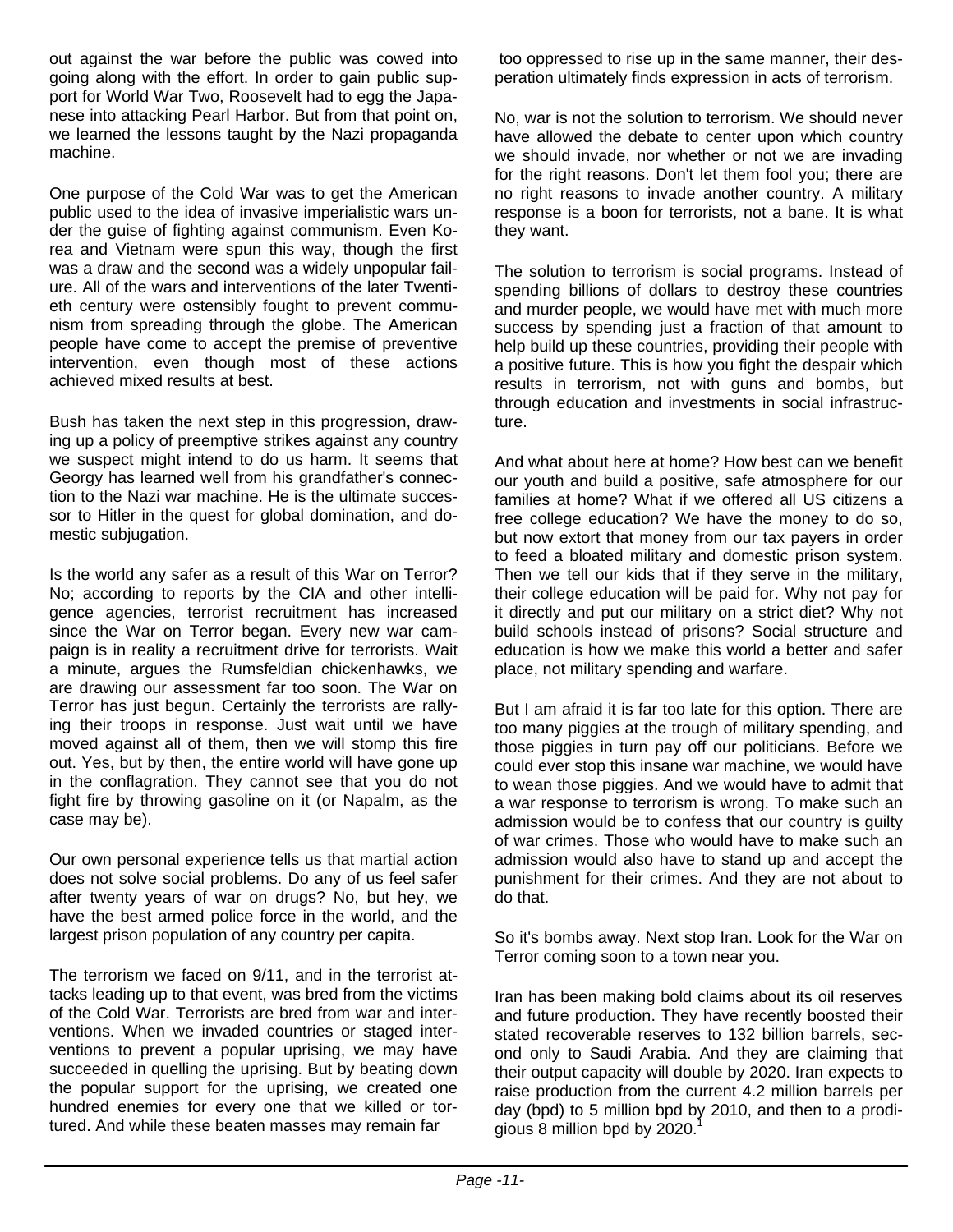**Bold Claims** ے ل 150 300 km RMENIA **AZERBAUANI**  $\ddot{\mathbf{0}}$ 150 300 mi TURKMENISTAN Caspian<sup>1</sup> Sea Tabrz Mashhad **STEHRAN IRAQ** .Qom Kermänshäh Brjand .Esfahān Dezfül **AFGHANISTAN** .Yazd "Ahvāz Bandar-e Khomey **Kermän** Abadan Shraz **CURVAIT** Zähedän os de la Büshehr **PAKISTAN** Bandar 'Abbās **BAHRAIN Strait of SAUDI** Hormuz OATAR **ARABIA UNITED** Gulf of Chabahar **ARAB** Oman **OMAN** *from* **Iran Country Analysis Brief**,

http://www.eia.doe.gov/emeu/cabs/iran.html

However, analysts suspect that these claims are motivated by fears that Iraq will resume its former position in OPEC's allocation of quotas.

BP's yearly statistical review of world energy places Iranian reserves at 130.7 billion barrels, only slightly lower than the figure given by Iranian officials. $^{2}$  This new reserve level was announced in 2003 by Iranian officials, and represents an unexplained hike of over 40 billion barrels from the former stated reserves of 90 billion barrels. It is claimed that these additions result from recent exploration. Ali Bakhtiari, a Senior Expert attached to the Director's Office of the National Iranian Oil Company (NIOC), takes exception to these figures.

Dr. Bakhtiari, who has over 30 years of experience working for the NIOC, and who is considered to be one of the most knowledgeable sources concerning Iranian oil-if not Middle Eastern oil in general, has absolutely no faith in these inflated figures. In a communication with FTW Publisher/Editor Mike Ruppert, Dr. Bakhtiari observed:

*As for Iran becoming No.2 in reserves, it is pure propaganda based on wishful reserves. The proved reserves leap from 90 bnb [billion barrels, editor] to 131 bnb announced in late 2003 by the Petroleum Ministry of the Islamic Republic was lately (June 15) accepted and publicized by BP in its June 2004 BP Statistical and now the people ruling NIOC are gloating over it.* 

*Dr. Campbell's latest reserves estimate total Iran reserves at around 60 bnb, and the greatest Iranian expert on Iran reserves, Dr. Mohammad Ali Saidi (former NIOC Director for Exploration and Production, with 40 years experience in the oil fields, now an international consultant in Paris), believes they stand "around 40 bnb".<sup>3</sup>*

I have to agree with Dr. Bakhtiari that the figures from Dr. Saidi and Dr. Campbell are more believable than those announced by the Petroleum Ministry. In the last few years, Iran has announced various new finds which they are using to boost their reserves and their future production targets. Azadegan, the largest recent find at a reputed 26 to 70 billion barrels (depending on who you talk to), $4$  is just a few miles east of the Iraqi border, in an area that was not readily accessible for exploration until the 1990s. Of the other recent discoveries, the most notable onshore discovery is Darkhovin, located near the Persian Gulf port city of Abadan, also near the Iraqi border. This oilfield is believed to hold 3-5 billion barrels.<sup>5</sup> In 2001, the NIOC announced a major discovery offshore from Abadan, named Dasht-e Abadan. No data has been released, but officials claim that it rivals Azadegan in size.

Unfortunately, the size and quality of all of these discoveries is questionable. As mentioned, Iran has political and economic motives for inflating recent discoveries. And like other OPEC members, they have a record of padding reserve figures. Dr. Campbell has told me that Iran's most recent finds are of dubious validity. And the Azadegan discovery is actually two separate fields, one of which holds heavy oil.<sup>6</sup> The recently announced discoveries are all highly suspicious.

Yet, even analysts who credit to the Iranians all of the reserves which they claim tend to be skeptical of their production forecasts. Sustainable production is currently estimated at 3.6 to 3.75 million bbl/d (barrels per day), and is expected to fall without investment in new fields. Many analysts suspect that production from existing wells has been damaged due to unsustainable practices and neglect-an effect of sanctions somewhat similar to the pre-invasion situation in Iraq. Depletion is running as high as 7%.<sup>8</sup> Iran needs outside investment to refurbish existing infrastructure and to develop new fields.

Yet, even analysts who credit to the Iranians all of the reserves which they claim tend to be skeptical of their production forecasts. Sustainable production is currently estimated at 3.6 to 3.75 million bbl/d (barrels per day), and is expected to fall without investment in new fields. Many analysts suspect that production from existing wells has been damaged due to unsustainable practices and neglect-an effect of sanctions somewhat similar to the pre-invasion situation in Iraq.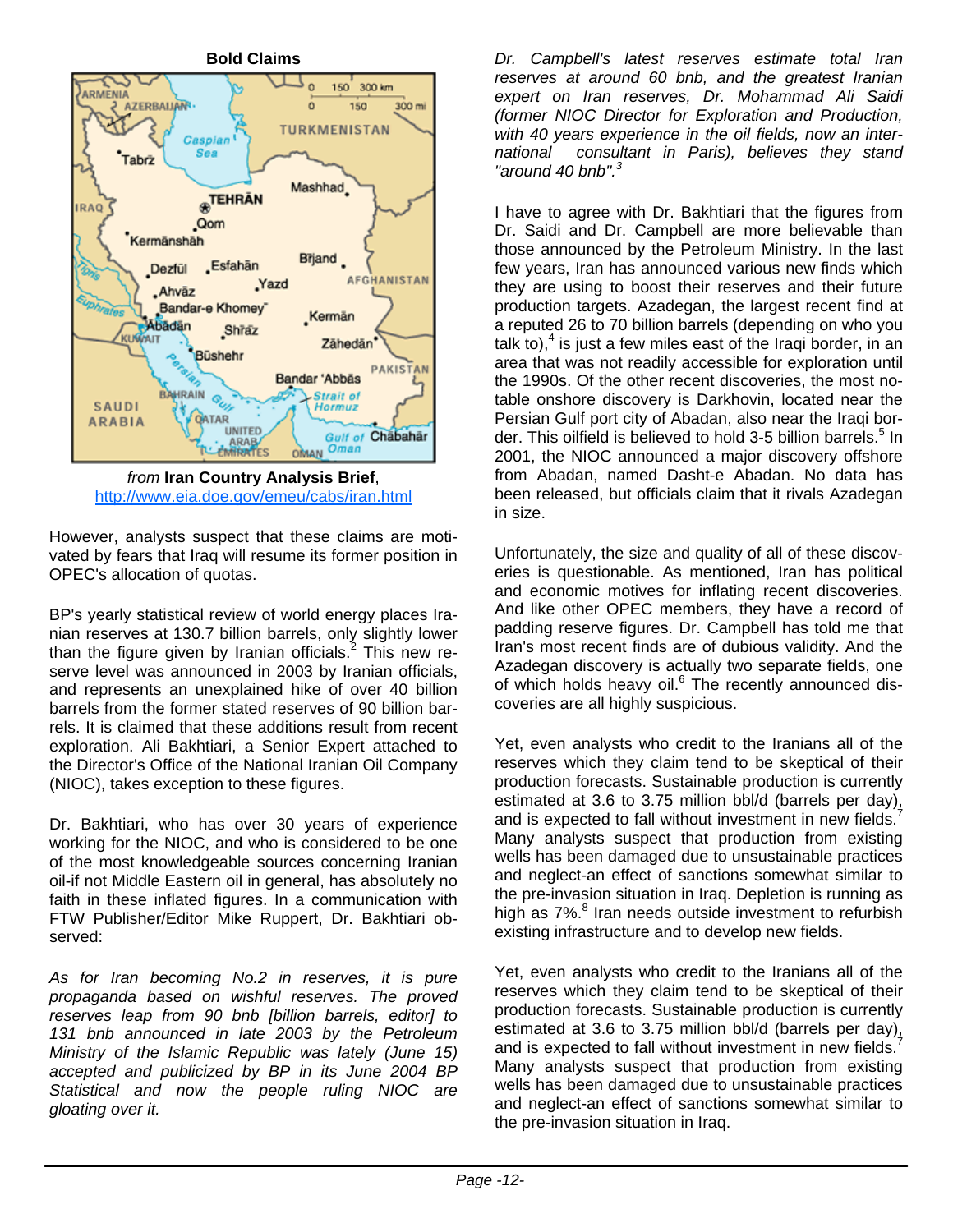Depletion is running as high as 7%.<sup>8</sup> Iran needs outside investment to refurbish existing infrastructure and to develop new fields.

Unfortunately, Iran has a "buy-back" system which deters foreign investment. These buy-back contracts are extremely complicated, and the negotiation of these contracts is often marked with last minute demands by the Iranians. Under this buy-back system, foreign investors are compensated by output for a short time before being legally required to sell back the field to NIOC.<sup>9</sup> Investors feel that these contracts severely limit the profitability of buying into Iranian oil fields.

Between their questionable claims on reserves and discovery, and their disagreeable buy-back system, it is unlikely that Iran will meet any of their future production goals. From Colin Campbell's modeling and adjusted data, we find the following. Iran has already produced around 56 billion barrels (Gb), and has about 59.9 Gb of known reserves left for future production. Adding to that a generous 9.4 Gb for future discovery brings the figure for potential future production up to 69 Gb, and a grand total of 125 Gb. Allowing for new fields being brought online, Dr. Campbell gives Iran an overall 1.9% depletion rate. Due to vigorous pumping under the Shah, followed by his overthrow and the rise to power of the Ayatollah Khomeini, Iranian production actually peaked in 1971. Production has been rising toward a second peak since the 1980s. Dr. Campbell places the midpoint to depletion in the year 2007, and expects a secondary peak by 2010 at the very latest.<sup>11</sup>



*from* **ASPO Newsletter No. 32**, http://www.asponews.org/ASPO.newsletter.032.php

Iran is also extremely well endowed with natural gas, holding a reported 812 Trillion cubic feet (Tcf) of natural gas reserves, though it is suspected that the real figure may be closer to  $700$  Tcf.<sup>11</sup> It is second only to Russia in the size of its natural gas reserves. The largest nonassociated natural gas field is the South Pars, which is actually an extension of Qatar's North Field. South Pars holds an estimated 280 Tcf.<sup>12</sup> Current Iranian natural gas production stands at 6.2 billion cubic feet per day

(bcf/d), which appears to trail behind consumption at 6.6 bcf/d.<sup>13</sup> The discrepancy does not mean that Iran imports natural gas; it is an anomaly likely due to massive reinjection of natural gas into wells for the purpose of boosting oil production.

Iran is working out plans for several liquid natural gas (LNG) operations, which would allow it to export natural gas. At present, none of these plans has made it off the drawing board. Though Iran does have abundant natural gas resources, it would be facing heavy competition from already established LNG exporters such as Australia and Indonesia.

#### **The Caspian Sea**

Iran is one of the nations bordering the Caspian Sea, with potential Caspian reserves of 15 billion barrels of oil and 11 Tcf of natural gas.<sup>14</sup> Hardly any of these potential reserves have proven to be recoverable as of yet. Iran is the stumbling block in the division of the Caspian Sea among the various littoral states. It is the Iranian position that treaties between Iran and the former Soviet Union, signed in 1921 and 1940, remain valid. These treaties call for joint sharing of Caspian resources between Iran and the Soviet Union. Citing this treaty, Iran is insisting that the Caspian Sea should be held in common, or should be divided equally among all five bordering nations, giving each nation 20% of the Sea. Kazakhstan, Azerbaijan, and Russia, on the other hand, favor an equidistant division of the sea, which would leave Iran with only a 12 - 13% share. Iran refuses to consider that option, and has made several announcements that it will soon begin exploration in its 20% of the Caspian. On July 23, 2001, an Iranian gunboat intercepted two BP exploration vessels departed from Azerbaijan.<sup>15</sup> Following this incident, exploration from neighboring states has either been suspended or proceeds very cautiously.

Iran stands to gain a great deal from the resolution of this dispute. Aside from direct ownership of potential reserves, Iran is in the most favorable geographical position of any of the littoral states for serving as a conduit of Caspian-and Central Asian-resources to other markets. Pipelines from the Caspian Sea to the Persian Gulf could provide the shortest route for oil and natural gas exports from this region. Another option would involve delivering crude from Caspian regions to refineries in northern Iran, while an equivalent amount of Iranian oil is exported from Persian Gulf terminals. Iran is planning to retool its infrastructure to accommodate such swaps. As part of this infrastructure, Iran has drawn up plans for a 240-mile pipeline from the Caspian port of Neka to northern refineries and also to Tehran, at a cost of \$400 million.<sup>16</sup> Sanctions supported by the US remain an impediment to all of these plans.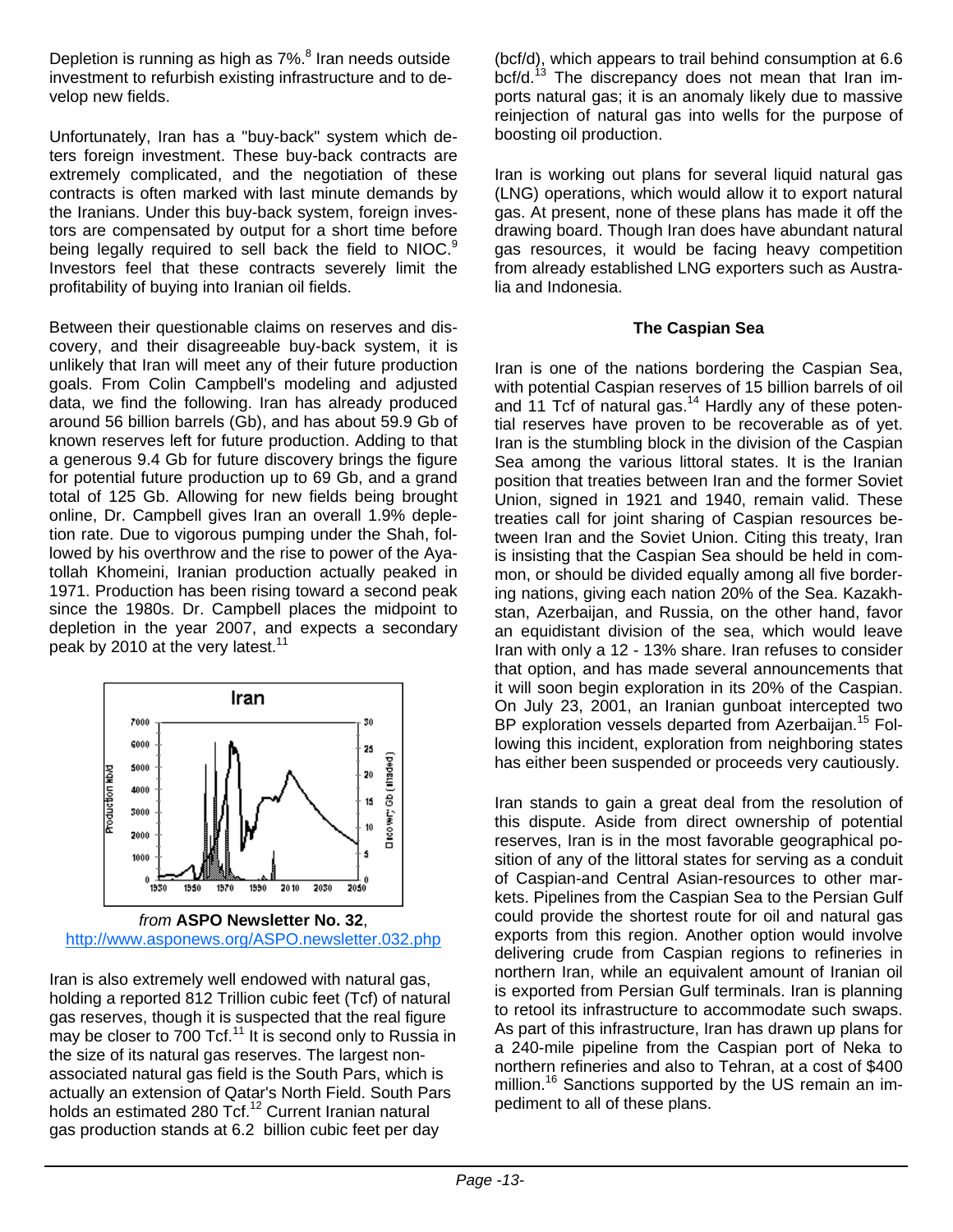#### **A Tough Situation**

Iran is the most populous country in the Middle East, with a population of  $68.3$  million.<sup>17</sup> Furthermore, the population is growing quickly and the majority of Iranians are young. These young people have few job prospects, and are heavily dependent on oil revenues. Oil exports account for 80% of Iran's total export earnings, 40-50% of the government budget, and 10-20% of the GDP.<sup>18</sup> Most of the population lives in poverty. The country is saddled with a large foreign debt, much of it in the form of short-term debt. Most of the basic goods are subsidized by the state at a cost of billions per year. The government is burgeoning with inefficient and dogmatic bureaucracies and state monopolies. And the country suffers from international isolation and sanctions.

In this type of setting, it is no wonder that the country issues glowing production forecasts. They are in desperate need of foreign investment to keep their oil based economy afloat. To an unknown degree, these inflated discovery announcements and projections of future production must be designed to pacify the public, which is ripe for change. In saying that the public is ready for change, I do not want to suggest that the population will respond well to change forced upon them by foreigners, particularly Americans. The Iranian reaction to an invasion (read that regime change) would likely make the Iraqi quagmire seem like a picnic in comparison.

#### **Less Oil than We Thought**

The full importance of Iranian reserves lies in the belief that Iran is one of only five swing States-that is, countries with the capacity to increase oil production to make up for declining production elsewhere. The reserves of Iran, Iraq, and Saudi Arabia-along with Caspian and Central Asian reserves-are becoming increasing important in the face of revised reserve data and admissions from the industry that there is not as much oil left as we thought.

Sources say that Shell Oil's downgrading of fully 22% of its reserves<sup>19</sup> was just the tip of the iceberg. Unnamed sources say that all of the majors have used similar tactics to inflate their image. Shell simply got caught at it. At some point in the future, all the other oil corporations will probably have to downgrade a portion of their reported reserves.

FTW has been in the lead reporting of doubts about Saudi Arabian reserve and spare capacity claims. Energy Investment banker Matthew Simmons has stated several times that his investigation of Saudi Arabia suggests that nation's oil production has already peaked. Aramco and government officials vehemently deny Mr. Simmons assertions, but have failed to produce any evidence to back up their own statements.<sup>20</sup> Saudi Arabia's largest field is Ghawar, which produces 4.5 million barrels of oil per day, or  $5.5\%$  of world production.<sup>21</sup> Ghawar is the worlds largest oil field and the basis for Saudi Arabia's oil supremacy. It accounts for 30% of Saudi oil reserves and up to  $70\$  of its daily output.<sup>22</sup> For many years now, Aramco has been injecting sea water to hold up the pressure in the field and increase the production of oil. Currently, Aramco is injecting 7 million barrels of sea water into the field per day, and there are estimates that as much as 55% of the production from the field consists of water. The decline rate is a staggering  $8\%$ <sup>23</sup> And there is little good news to be found elsewhere in Saudi Arabia, as all of the major fields are aging and developing production problems. Ghawar, which has produced one out of every twelve barrels of oil pumped from the planet, has been in production since  $1951<sup>24</sup>$  At the current rate of cut, production is collapsing and it will only be a matter of years before the field must be retired.

It has long been suspected that OPEC members had little spare capacity left. This suspicion was recently substantiated by Venezuela's oil minister, Rafael Ramirez, who told Reuters news service that OPEC had little spare capacity to help lower oil prices. "Most of the countries are near their production limits," Ramirez is quoted as saying.<sup>25</sup> OPEC production is at its highest level since 1979, in the effort to meet the growing appetites of China and the  $US<sup>26</sup>$  This was confirmed by OPEC President, Purnomo Yusgiantoro, who has candidly stated that OPEC nations are powerless to cool the oil market. "There is no more supply," he said. $27$ Deutche Bank's global energy strategist, Adam Sieminski, has warned that oil prices have the potential to hit \$100 per barrel. $^{28}$ 



http://www.asponews.org/ASPO.newsletter.031.php

 We have been stating for some time now that current Russian production will be paid for with a quick secondary peak and a much higher depletion rate. Russian production reached its first and largest peak in 1987.<sup>29</sup>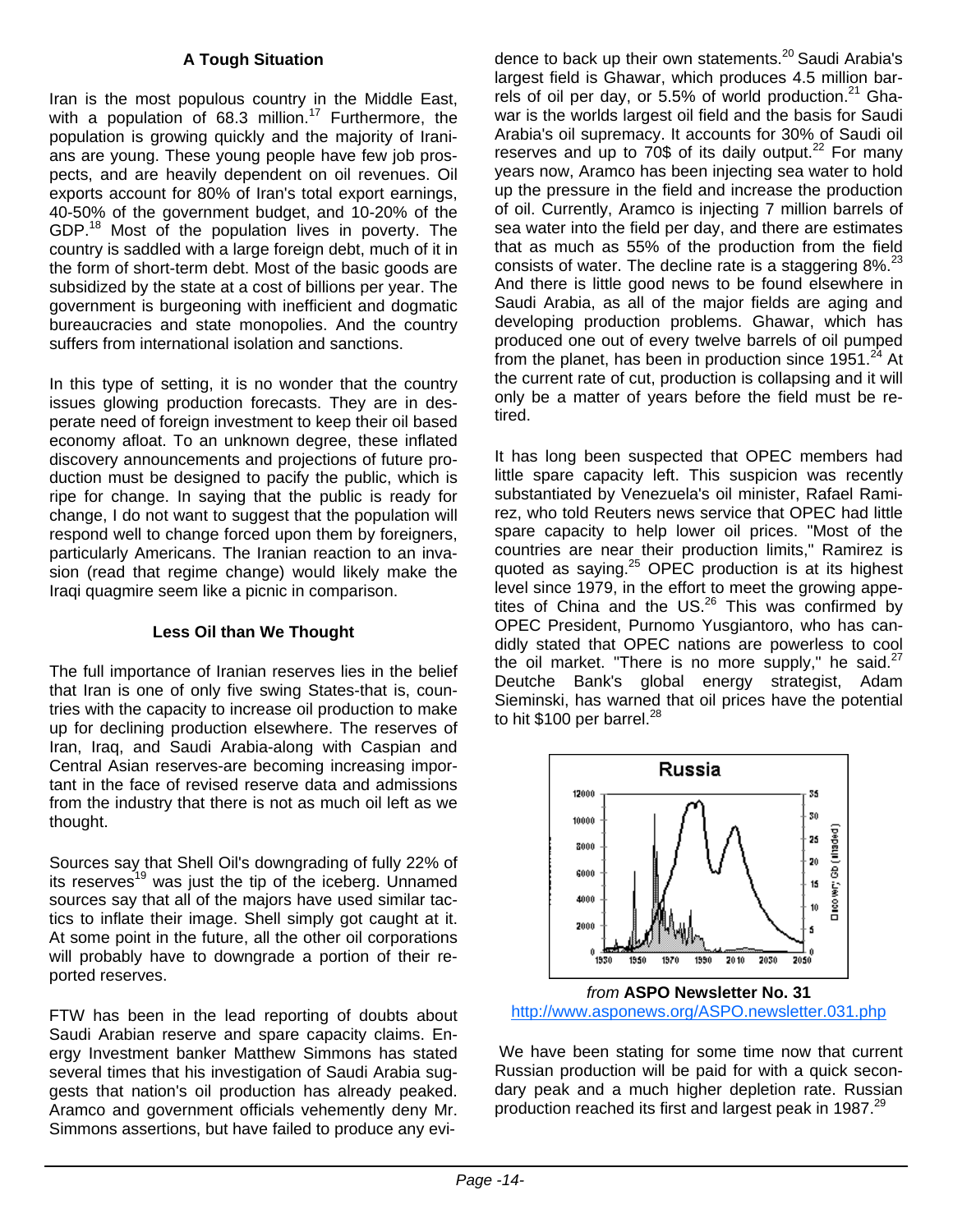Over the past several years it has boosted production until Russia has become second in oil exports behind Saudi Arabia. Now it appears that Russia is waking up. In a story about coal, Professor Ian Fells of the British New and Renewable Energy Centre is quoted as saying, "The Russians told me they are going to build more nuclear plants, because they can't rely on oil and gasand it's their oil and gas we are planning to rely on!"30 Russian Federal Energy Agency head, Sergei Oganesyan, recently said that Russia's oil production will probably stay flat or even drop in 2005.<sup>31</sup> And oil prices surged after bailiffs ordered the Russian oil company Yukos to stop exporting oil. Yukos pumps 1.7 million barrels per day.<sup>32</sup> It is doubtful that OPEC will be able to make up this shortfall, if it continues for long.

Colin Campbell, along with the Uppsala Hydrocarbon Depletion Study Group, recently updated their models to reflect the downgrading of reserves for the OPEC nations. We wish to direct your attention to several charts produced from their study. These charts can also be found at http://www.peakoil.net/uhdsg/Default.htm and in particular, the table of data summarizing regular oil production for the entire world, found at http:// www.peakoil.net/ uhdsg/WORLD\_SUMMARY\_html.htm. The table and the graphs provide an essential picture of our world energy situation. Their most recent model has moved the global oil peak forward, from 2010 to 2008. And it is beginning to appear that they may have been too generous in their reserve estimates for some of the nations included in the study.

#### **Enter the Neocons**

With global oil production racing towards its peak, the neocons surrounding G. W. Bush are probably very eager to consolidate the Middle Eastern oil reserves of Iraq, Iran and Saudi Arabia into their empire. And so we have Bush's claims that the 9-11 terrorists are linked to Iran, even as we are still trying to keep a lid on Iraq and Afghanistan.<sup>33</sup>

There is a desperate need to bring on new oil production in an effort to reduce oil prices before they impact the global economy. With a certainty, the Bush administration is eying an Iranian pipeline to bring Caspian oil to market. Yet the CIA has already backed away from administration claims of a 9-11 Iranian connection, in a tango reminiscent of the buildup to the Iraqi Invasion. $34$ 

On the surface, this targeting of Iran seems like madness. We simply do not have the spare forces to spread around. And there is evidence that some of the elite are turning against the Bush administration. $35$  They are worried that the neocon game plan endangers their own interests. The Bush administration needs to impress upon them how important their policy of oil imperialism

is to the future of the US, and to the future of their business interests.

Many have wondered why the Bush administration has done little to lower oil prices. Could it be that they are using the higher oil prices, and possibly the newest revelations about Saudi, OPEC and Russian oil production to prod certain key players into the realization of just how desperate the global situation is? If key members of the elite wake up to the fact that we are facing the end of the oil age, with no likelihood of developing a viable alternative, would they continue to worry about a little bloodshed and the loss of some profits? Or would they sadly condone a bloodthirsty attempt to establish an oil empire in the Middle East and Central Asia? Sorry if this sounds cynical and paranoid, but that is how the game is played in the world of movers and shakers.

If this is the Bush behind-the-scenes strategy, then what is the Kerry behind-the-scenes strategy? Is he truly as clueless about the global energy situation as his public statements and his platform would suggest? Or has he assured the elite that he will beat the neocons at their own game, regardless of the cost to the US public, and to the people of other lands? Only time will answer these questions, if we are ever allowed to do more than guess at the answers.

One thing is certain: if the public in the US believes that it is up to them to decide who should be elected President, then they are completely deluded. Federal elections have never been honest. And now we are led by rigged polls and media manipulation to accept whoever the computer algorithms (and the Supreme Court, if need be) anoint as President. We need to wake up, people. There is a deadly game going on here, and we are being used as pawns.

= Footnotes =

<sup>1</sup> **Analysis: Iran upbeat on oil forecasts, analysts skeptical**. Daily Times, July 20th, 2004. http://www.dailytimes.com.pk/default.asp?page=story\_6-7-2004\_pg5\_19

<sup>2</sup> **Statistical Review of World Energy 2004**. BP, June 15th, 2004. http://www.bp.com/subsection.do? categoryId=95&contentId=2006480 http://www.bp.com/liveassets/ bp\_internet/globalbp/globalbp\_uk\_english/publications/ energy\_reviews/STAGING/local\_assets/ downloads/pdf/oil\_section\_2004.pdf

<sup>3</sup> Ali Bakhtiari via Mike Ruppert, personal communication.

<sup>4</sup> **Iran Country Analysis Brief**, Feld, Lowell. EIA, November, 2003. http://www.eia.doe.gov/emeu/cabs/iran.html

<sup>5</sup> Ibid.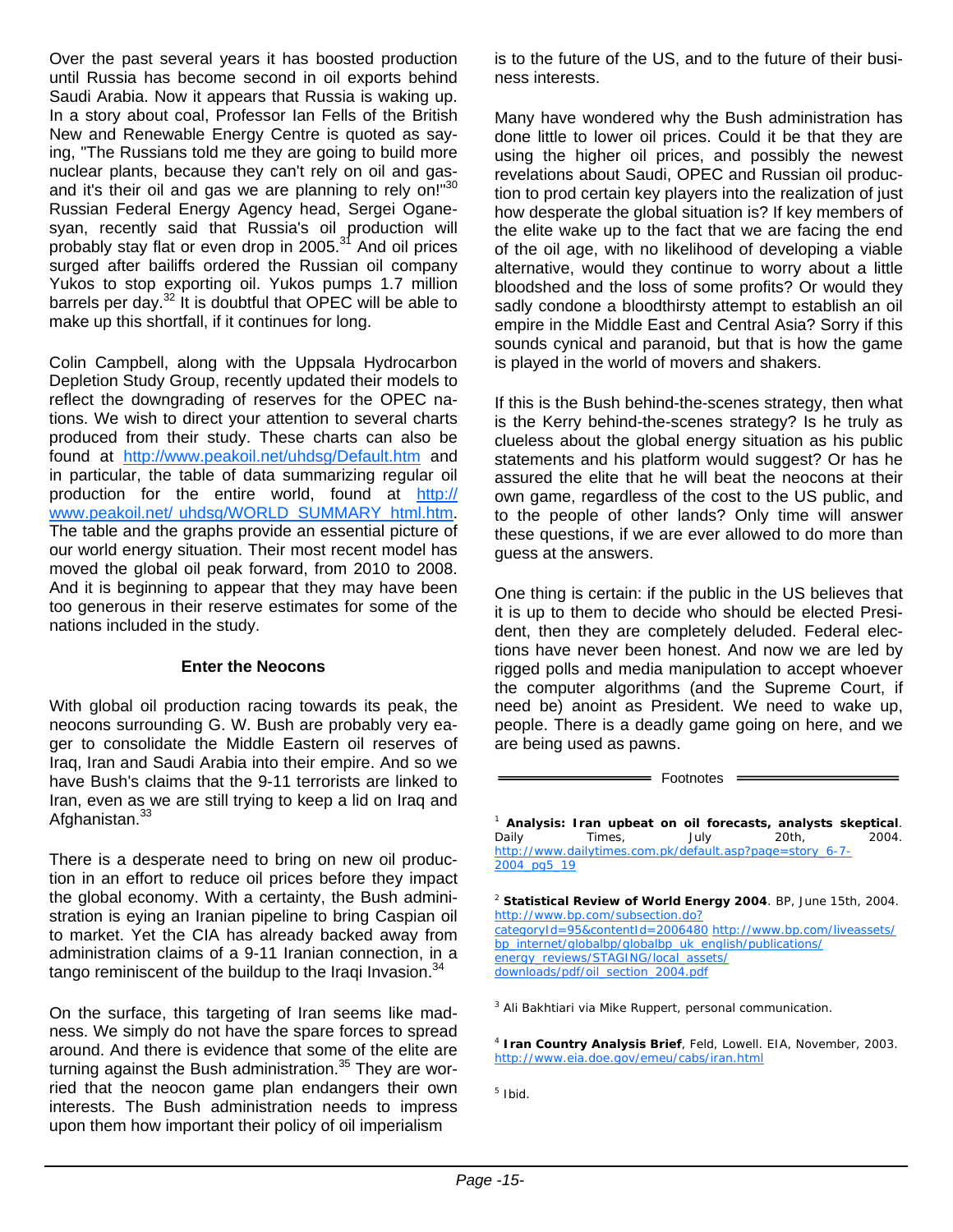#### Footnotes, cont'd =

<sup>6</sup> C.J. Campbell, personal communication.

<sup>7</sup> Op. Cit. See note 4.

<sup>8</sup> **ASPO Newsletter No. 32**, compiled by C.J. Campbell. The Association for the Study of Peak Oil and Gas, August, 2003. http:// www.asponews.org

9 Op. Cit. See note 4.

<sup>10</sup> **Oil and Gas Liquids 2004 Scenario**, Campbell C.J. Uppsala Hydrocarbon Depletion Study Group, 5/15/2004. http:// www.peakoil.net/uhdsg/Default.htm

11 Op. Cit. See note 8.

12 Op. Cit. See note 4.

13 Op. Cit. See note 8.

14 Op. Cit. See note 4.

 $15$  Ibid.

 $16$  Ibid.

 $17$  Ibid.

 $18$  Ibid.

<sup>19</sup> **Shell Report Exposes Lies on Oil Reserves**, Gardiner, Beth. Common Dreams, AP, April 19th, 2004. http:// www.commondreams.org/headlines04/0419-08.htm

<sup>20</sup> **Saudi's Missing Barrels of Production**, Darley, Julian. From the Wilderness, June 2nd, 2004. http://www.fromthewilderness.com/ free/ww3/060104\_darley\_saudi.shtml

**Peak Oil Revisited-The Bill Collector Calls**, Ruppert, Michael. From the Wilderness, June 21st, 2004. http:// www.fromthewilderness.com/free/ww3/062104\_berlin\_peak.html

See the From the Wilderness archives for other reports. http:// www.fromthewilderness.com/free/ww3/index.html#oil

<sup>21</sup> **Trouble in the World's Largest Oil Field**, Morton, G.R. DMD Publishing Co., 2004. http://home.entouch.net/dmd/ghawar.htm

 $22$  Ibid.

 $23$  Ibid.

 $24$  Ibid.

<sup>25</sup> **Oil soars as Yukos told to stop selling**, Mitchell, Andrew. Reuters, July 28th, 2004. http://www.reuters.co.uk/newsPackageArticle.jhtml? type=worldNews&storyID=555543 &section=news Partially archived at http://www.fromthewilderness.com/free/ ww3/073004\_opec\_capacity.shtml

<sup>26</sup> **Suspicions Confirmed, OPEC has little spare capacity**, Patterson, Ron. From the Wilderness, July 30th, 2004. http://www.fromthewilderness.com/free/ ww3/073004\_opec\_capacity.shtml

<sup>27</sup> **Oil prices hit fresh record high**. BBC News, August 3rd, 2004. http://news.bbc.co.uk/2/hi/business/3529976.stm

<sup>28</sup> **Deutsche warns oil price may hit \$100**, Dow Jones Economics Correspondent. The Scotsman, August 3rd, 2004. http:// business.scotsman.com/index.cfm?id=887522004

<sup>29</sup> **ASPO Newsletter No. 31**, Compiled by Colin Campbell. ASPO, July, 2003. http://www.asponews.org/ASPO.newsletter.031.php

<sup>30</sup> **Carbon store 'could free UK coal'**, Kirby, Alex. BBC News, July 27th, 2004. http://news.bbc.co.uk/1/hi/sci/tech/3930245.stm

<sup>31</sup> **Russia: Oil production to be flat in 2005**, AP. Seattle Post-Intelligencer, June 4th, 2004. http://seattlepi.nwsource.com/business/apbiz\_story.asp? category=1310&slug=Russia%20Oil Partially archived in ASPO Newsletter No. 44, compiled by Colin Campbell. ASPO, August, 2004. http://www.peakoil.net/

32 Op. Cit. See note 25.

<sup>33</sup> **Regime change in Iran now in Bush's sights**, Johnston, Jenifer. The Sunday Herald, July 18th, 2004. http:// www.sundayherald.com/43461 Archived at Truthout: http://www.truthout.org/ docs\_04/071904A.shtml

<sup>34</sup> **Bush, CIA at Odds on Iran**, Chen, Edwin, and Miller, Greg. Los Angeles Times, July 20th, 2004. http://www.latimes.com/news/ politics/la-na-bushiran20jul20,1,4496904.story Archived at Truthout: http://www.truthout.org/ docs\_04/072104A.shtml

<sup>35</sup> **Coup D'etat**, Ruppert, Michael. From the Wilderness, June 8th, 2004. http://www.fromthewilderness.com/free/ ww3/060804\_coup\_detat.html



#### **You get:**

Building a Better Map Lecture Series #1: \$14.95 Building a Better Map Lecture Series #2: \$11.95 Truth and Lies of 9-11 (DVD): \$24.95 **AND** a year of online FTW subscriptions: \$50.00!!

#### *Grand Total is \$101.85*

*------- Your Price: \$69.99! + s&h You save \$31.86!* 

**Please visit http://www.fromthewilderness.com for details.**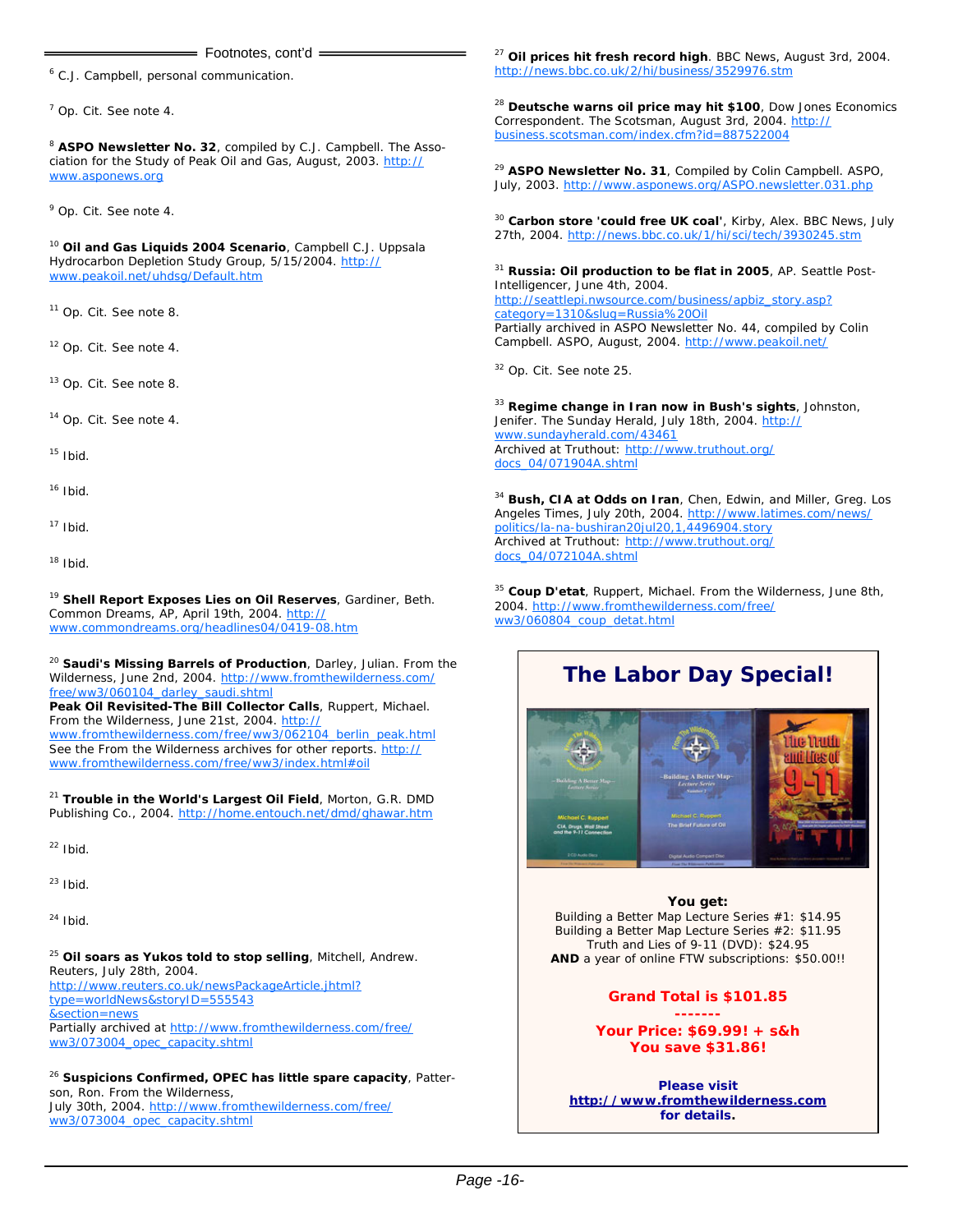## **ANNOUNCING NNOUNCING THE RELEASE OF MICHAEL C. RUPPERT'S NEW BOOK:**

#### **The Moment Has Arrived!**

*After 2 1 /2 years of exhaustive research, unflinching commitment, and rock-solid integrity in an uphill battleground riddled with opposition to an uncompromised, and uncensored expose'...* 

*The finish line has finally* 

*CROSSING THE RUBI-CON: The Decline of the American Empire at the End of the Age of Oil* 

**Is Here!**

CROSSING THE DECLINE OF THE AMERICAN EMPIRE AT THE END OF THE AGE OF OIL MICHAEL C. RUPPERT

## **Don't Miss Out!**

*Due to the long wait, grow- ing interest, and popularity of FTW & Mike Ruppert, the demand for this book will be extremely high.*

*Be sure to get yours in time for the election.* 

*Don't vote without it!*

**\$22.95 + s&h**  *(And sales tax for California orders)* 

*www.fromthewilderness.com Or call FTW at 818-788-8791* 

**Order Now!**

**Advance orders now being accepted at the FTW website. First orders will ship from FTW in mid-September. Nationwide release through bookstores and major vendors will occur by mid-October.**

*(NEW SOCIETY PUBLISHERS)*

foreword by Catherine Austin Fitts

**ORDER NOW to receive the first available copies of a book that may have a dramatic effect on Election 2004. Even FTW's most devoted readers will be surprised** 

*Crossing the Rubicon: The Decline of the American Empire at the End of the Age of Oil by Michael C. Ruppert is a detective story that gets to the* **innermost core of the 9/11 attacks. It places 9/11 at the center of a desperate new America, created by specific, named individuals in preparation for Peak Oil: an economic crisis like nothing the world has ever seen.** 

**The attacks of September 11th, 2001 were accomplished through an amazing orchestration of logistics and personnel.** *Crossing the Rubicon* **discovers and identifies the key suspects and persons of interest — finding some of them in the highest echelons of American government — by showing how they acted in concert to guarantee that the attacks occurred and produced the desired result.** 

**In describing the contents of the book he has spent two and half years researching and writing Ruppert said:** 

**"In my new book I will be making several key points:** 

- **1. I will name Richard Cheney as the prime suspect in the mass murders of 9/11 and will establish that, not only was he a planner in the**  attacks, but also that on the day of the attacks he was running a completely separate Command, Control and Communications system<br>which was superceding any orders being issued by the NMCC, or the White House Situation Room;
- **wargame and field exercise training and scheduling through several agencies, especially FEMA. This also extended to all of the conflict-**
- 
- 3. I will also demonstrate that the TRIPOD II exercise being set up on Sept. 10<sup>th</sup> in Manhattan was directly connected to Cheney's role.<br>4. I will also prove conclusively that a number of public officials, at the national the occupants of the South Tower. One military officer was forced to leave his post in the middle of the attacks and place a private call to his brother – who worked at the WTC – warning him to get out. That was because no
- 5. I will also show that the Israeli and British governments acted as partners with the highest levels of the American government to help in **the preparation and, very possibly, the actual execution of the attacks."**

**"There is more reason to be afraid of not facing the evidence in this book than of facing what is in it."**